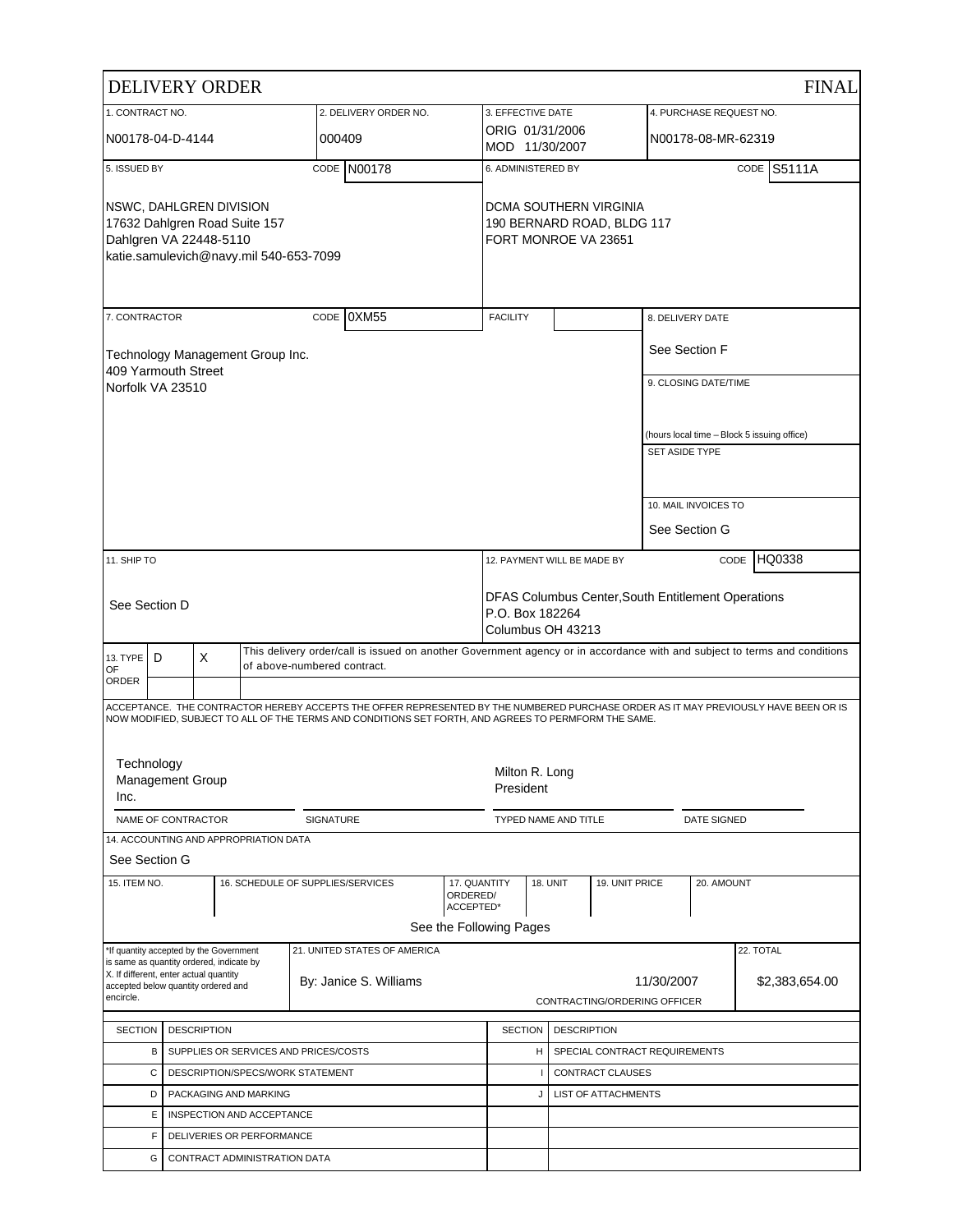| CONTRACT NO.     | 'IVERY ORDER NO.<br>DEI | <b>PAGE</b> |
|------------------|-------------------------|-------------|
| N00178-04-D-4144 | 000409                  | $2$ of $2$  |

## **GENERAL INFORMATION**

Accordingly, said Task Order is modified as follows:

The purpose of this modification is to deobligate funds from SLINs 310006 (ACRN: AB \$1,357.42), 310007 (ACRN: AC \$26,491.25) and 310008 (ACRN: AK \$50,502.33). Reobligate these funds to SLINs 110010 (ACRN: AB \$1,357.42), SLIN 110009 (ACRN: AC \$26,491.25), and SLIN 110007 (ACRN: AK \$50,502.33). This modification is unilateral based on the acceptance of TMG's email dated 7 November 2007 by Milton Long, President of TMG. A conformed copy of this Task Order is attached to this modification for information purposes only.

The total value of the task order remains unchanged. The total amount of funds obligated to the task is hereby increased by \$0.00 from \$2383654.00 to \$2383654.00.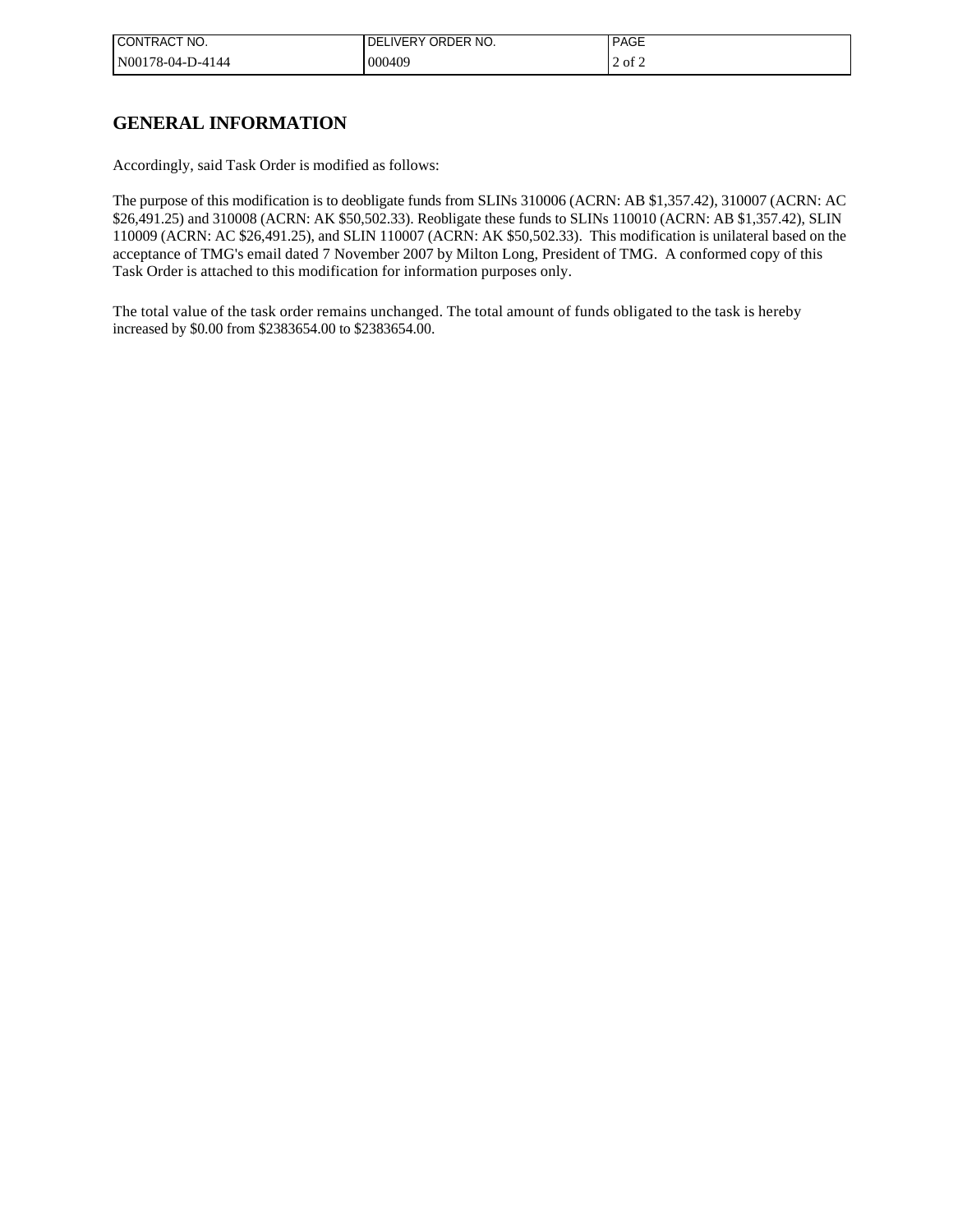| I CONTRACT NO.   | LIVERY ORDER NO.<br>DEL | <b>PAGE</b> |
|------------------|-------------------------|-------------|
| N00178-04-D-4144 | 000409                  | of 21       |

## **SECTION B SUPPLIES OR SERVICES AND PRICES**

CLIN - SUPPLIES OR SERVICES

For Cost Type Items:

|      | Item Supplies/Services Qty Unit Est. Cost Fixed Fee CPFF                                                                                                                                                                                                                                          |  |  |  |
|------|---------------------------------------------------------------------------------------------------------------------------------------------------------------------------------------------------------------------------------------------------------------------------------------------------|--|--|--|
| 1000 | Force Protection 6.7 LY \$901,598.24 \$63,111.37 \$964,709.61<br>and Anti-Material<br>Technology<br>Engineering<br>Support Services<br>in accordance<br>with Section C,<br>Description/Speci<br>fications/Stateme<br>nt of Work<br>BASE PERIOD (31<br>January 2006 - 30<br>January 2007)<br>(TBD) |  |  |  |
|      | 100001 Incremental<br>Funding                                                                                                                                                                                                                                                                     |  |  |  |
|      | 100002 Incremental<br>Funding                                                                                                                                                                                                                                                                     |  |  |  |
|      | 100003 Incremental<br>Funding                                                                                                                                                                                                                                                                     |  |  |  |
| 1100 | Force Protection 9.0 LY \$870,213.95 \$60,914.72 \$931,128.67<br>and Anti-Material<br>Technology<br>Engineering<br>Support Services<br>in accordance<br>with Section C,<br>Description/Speci<br>fications/Stateme<br>nt of Work.<br>OPTION #1 (31<br>January 2007 - 30<br>January 2008)<br>(TBD)  |  |  |  |
|      | 110001 Incremental<br>Funding                                                                                                                                                                                                                                                                     |  |  |  |
|      | 110002 Incremental<br>Funding                                                                                                                                                                                                                                                                     |  |  |  |
|      | 110003 Incremental<br>Funding                                                                                                                                                                                                                                                                     |  |  |  |
|      | 110004 Incremental<br>Funding                                                                                                                                                                                                                                                                     |  |  |  |
|      | 110005 Incremental<br>Funding                                                                                                                                                                                                                                                                     |  |  |  |
|      | 110006 Incremental                                                                                                                                                                                                                                                                                |  |  |  |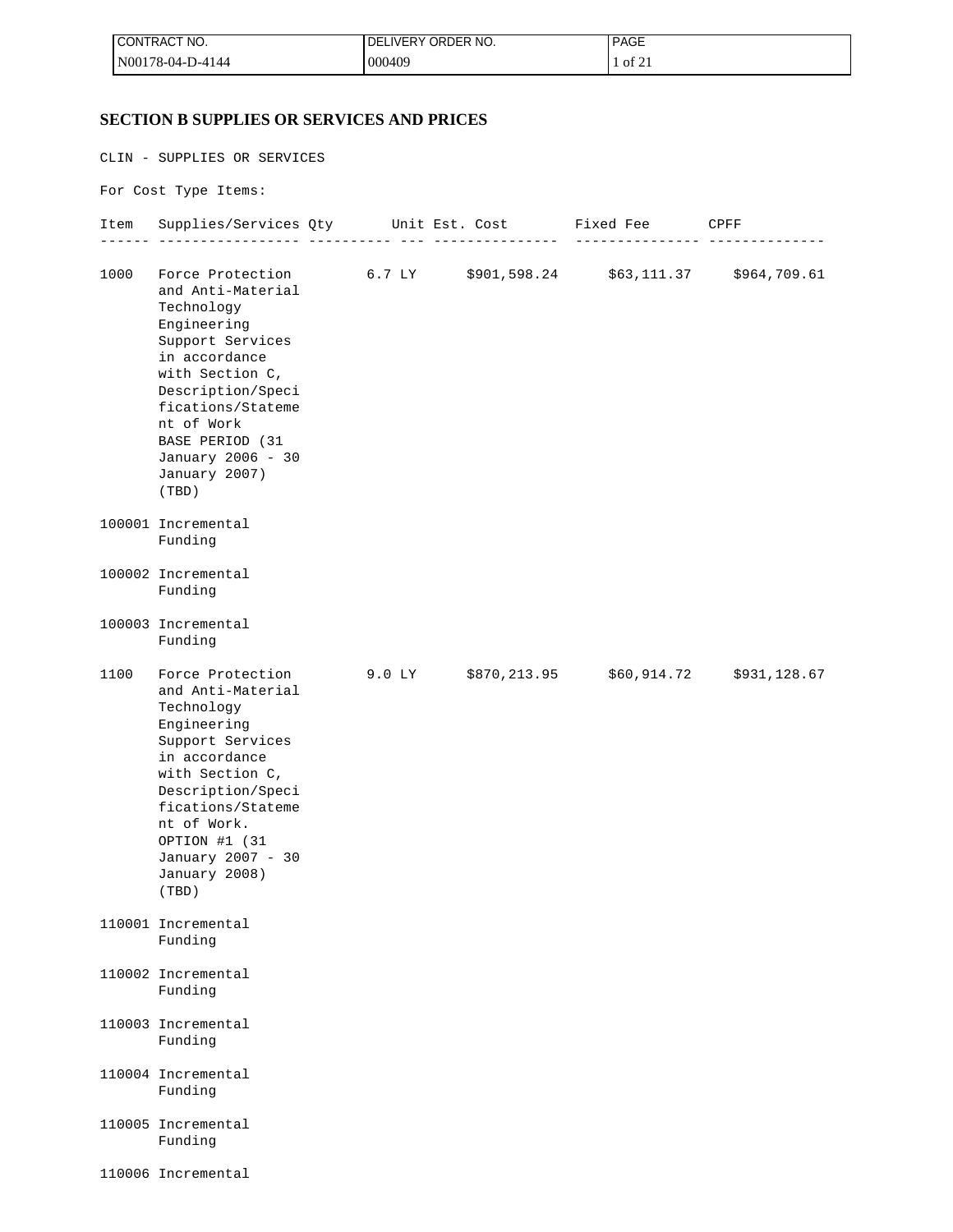|      | CONTRACT NO.                                | DELIVERY ORDER NO. |                      | PAGE    |  |  |
|------|---------------------------------------------|--------------------|----------------------|---------|--|--|
|      | N00178-04-D-4144                            | 000409             |                      | 2 of 21 |  |  |
|      | Funding                                     |                    |                      |         |  |  |
|      | 110007 Incremental<br>Funding               |                    |                      |         |  |  |
|      | 110008 Incremental<br>Funding               |                    |                      |         |  |  |
|      | 110009 Incremental<br>Funding               |                    |                      |         |  |  |
|      | 110010 Incremental<br>Funding               |                    |                      |         |  |  |
|      | For ODC Items:                              |                    |                      |         |  |  |
| Item | Supplies/Services Qty Unit Est. Cost        |                    |                      |         |  |  |
| 3000 | ODC's for CLIN<br>1000 BASE PERIOD<br>(TBD) |                    | 1.0 Lot \$26,883.34  |         |  |  |
|      | 300001 Incremental<br>Funding               |                    |                      |         |  |  |
|      | 300002 Incremental<br>Funding               |                    |                      |         |  |  |
|      | 300003 Incremental<br>Funding               |                    |                      |         |  |  |
| 3100 | ODC's for CLIN<br>1100 (OPTION #1)<br>(TBD) |                    | 1.0 Lot \$460,932.38 |         |  |  |
|      | 310001 Incremental<br>Funding               |                    |                      |         |  |  |
|      | 310002 Incremental<br>Funding               |                    |                      |         |  |  |
|      | 310003 Incremental<br>Funding               |                    |                      |         |  |  |
|      | 310004 Incremental<br>Funding               |                    |                      |         |  |  |
|      | 310006 Incremental<br>Funding               |                    |                      |         |  |  |
|      | 310007 Incremental<br>Funding               |                    |                      |         |  |  |
|      | 310008 Incremental<br>Funidng               |                    |                      |         |  |  |

TYPE OF ORDER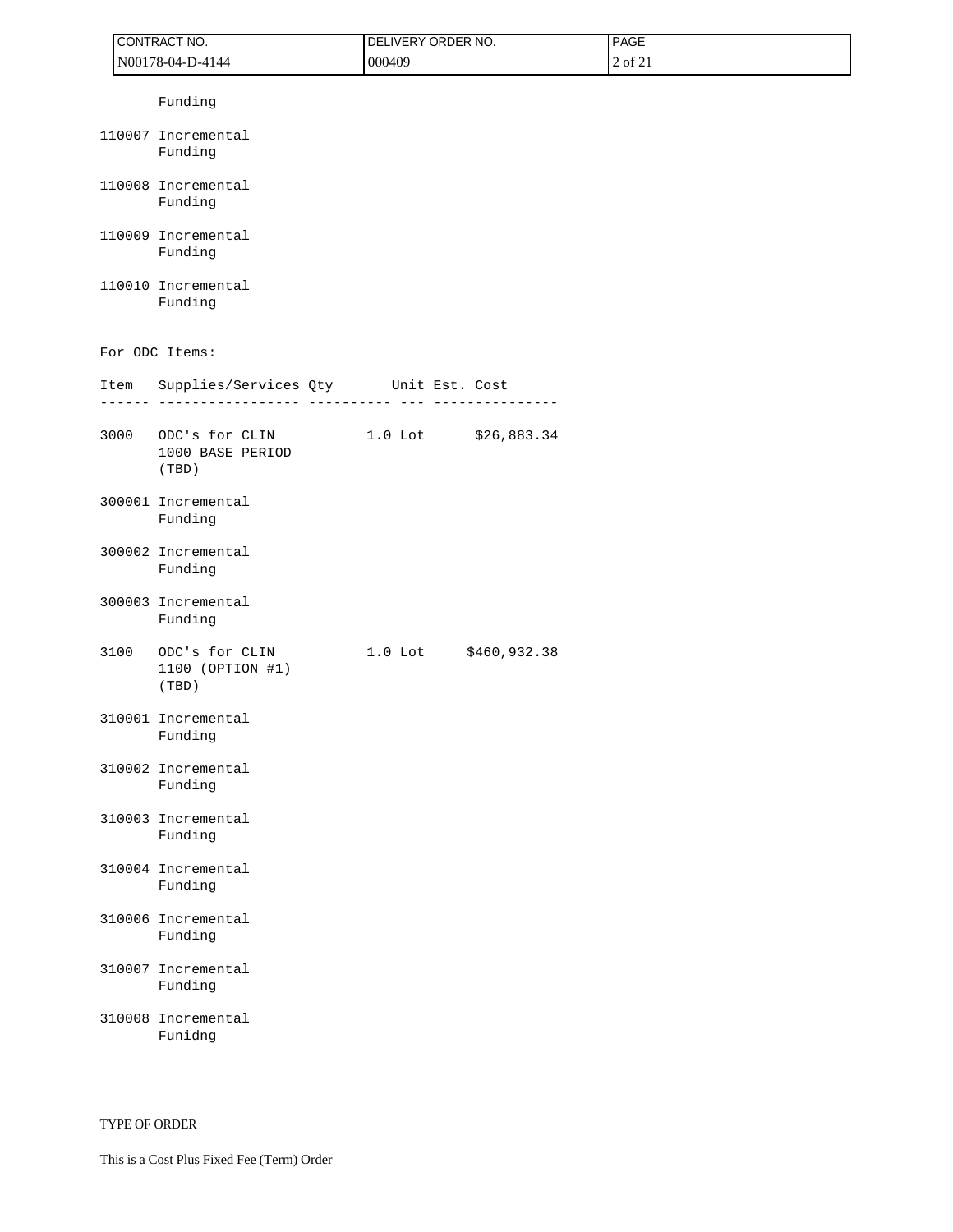| <b>I CONTRACT NO.</b> | ∟IVERY ORDER NO.<br>DEI | <b>PAGE</b> |
|-----------------------|-------------------------|-------------|
| N00178-04-D-4144      | 000409                  | $3$ of $21$ |

Items in the 1x00 and 4x00 series are cost plus fixed fee type

Items in the 3x00 and 6x00 series are cost type (no fee)

#### ADDITIONAL SLINS

Additional SLINs will be unilaterally created by the Contracting Officer during the performance of this task order to accommodate the multiple types of funds that will be used under this order. These modifications will not change the overall level of effort, estimated cost, or fixed fee of the task order.

#### PAYMENTS OF FEE(S)LEVEL OF EFFORT)(NAVSEA)(MAY 1993)

(a) For purposes of this delivery order, "fee" means "fixed fee" in cost-plus-fixed-fee level of effort type delivery orders.

(b) The Government shall make payments to the contractor, subject to and in accordance with the clause in this order entitled "FIXED FEE" (FAR 52.216-8) or "INCENTIVE FEE" (FAR 52.216-10, as applicable. Such payments shall be equal to the percentages shown in the below table of the allowable cost of each invoice submitted by and payable to the contractor pursuant to the clause of this contract entitled "ALLOWABLE COST AND PAYMENT" (FAR 52.216-7), subject to the withholding terms and conditions of the 'FIXED FEE" or "INCENTIVE FEE" clause, as applicable (percentage of fee is based on fee dollars divided by estimated cost dollars, including facilities capital cost of money). Total fee(s) paid to the contractor shall not exceed the fee amount(s) set forth in this contract.

(c) The fee(s) specified in SECTION B, and payment thereof, is subject to adjustment pursuant to paragraph (g) of the special contract requirement entitled "LEVEL OF EFFORT". If the fee(s) is reduced and the reduced fee(s) is less than the sum of all fee payments made to the contractor under this order, the contractor shall repay the excess amount to the Government. If the final adjusted fee exceeds all the payments to the contractor under this order, the contractor shall be paid the additional amount, subject to the availability of funds. In no event shall the Government by required to pay the contractor any amount in excess of the funds obligated under this order at the time of the discontinuance of work.

(d) Fee(s) withheld pursuant to the terms and conditions of this order shall not be paid until the contract has been modified to reduce the fee(s) in accordance with the "LEVEL OF EFFORT" special contract requirement, or until the Procuring Contracting Officer has advised the paying office in writing that no fee adjustment is required.

#### HQ B-2-0004 - EXPEDITING ORDER CLOSEOUT (NAVSEA) (DEC 1995)

(a) As part of the negotiated total estimated amount of this order, both the Government and the Contractor have agreed to waive any entitlement that otherwise might accrue to either party in any residual dollar amount of \$500 or less at the time of final order closeout. The term "residual dollar amount" shall include all money that would otherwise be owed to either party at the end of the order, except that, amounts connected in any way with taxation, allegations of fraud and/or antitrust violations shall be excluded. For purposes of determining residual dollar amounts, offsets of money owed by one party against money that would otherwise be paid by that party may be considered to the extent permitted by law.

(b) This agreement to waive entitlement to residual dollar amounts has been considered by both parties. It is agreed that the administrative costs for either party associated with collecting such small dollar amounts could exceed the amount to be recovered.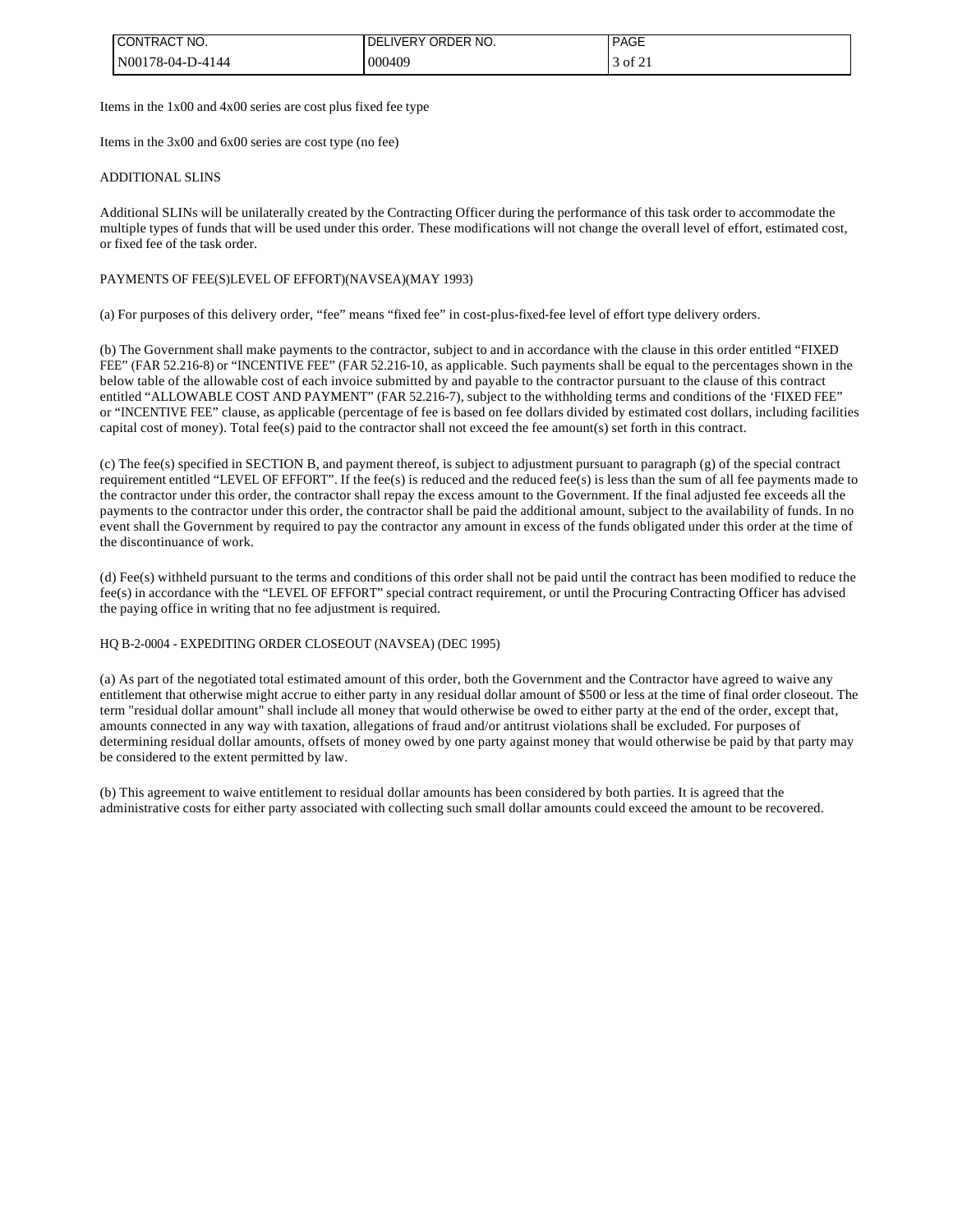| 'CONTRACT NO.    | LIVERY ORDER NO.<br>DEI | <b>PAGE</b> |
|------------------|-------------------------|-------------|
| N00178-04-D-4144 | 000409                  | $14$ of 21  |

## **SECTION C DESCRIPTIONS AND SPECIFICATIONS**

See Attachment J.1 - Section C, Description/Specifications/Statement of Work

HQ C-2-0037 ORGANIZATIONAL CONFLICT OF INTEREST (NAVSEA)(JUL 2000)

(a) "Organizational Conflict of Interest" means that because of other activities or relationships with other persons, a person is unable or potentially unable to render impartial assistance or advice to the Government, or the person's objectivity in performing the order work is or might be otherwise impaired, or a person has an unfair competitive advantage. "Person" as used herein includes Corporations, Partnerships, Joint Ventures, and other business enterprises.

(b) The Contractor warrants that to the best of its knowledge and belief, and except as otherwise set forth in the order, the Contractor does not have any organizational conflict of interest(s) as defined in paragraph (a).

(c) It is recognized that the effort to be performed by the Contractor under this order may create a potential organizational conflict of interest on the instant order or on a future acquisition. In order to avoid this potential conflict of interest, and at the same time to avoid prejudicing the best interest of the Government, the right of the Contractor to participate in future procurement of equipment and/or services that are the subject of any work under this order shall be limited as described below in accordance with the requirements of FAR 9.5.

(d) (1) The Contractor agrees that it shall not release, disclose, or use in any way that would permit or result in disclosure to any party outside the Government any information provided to the Contractor by the Government during or as a result of performance of this order. Such information includes, but is not limited to, information submitted to the Government on a confidential basis by other persons. Further, the prohibition against release of Government provided information extends to cover such information whether or not in its original form, e.g., where the information has been included in Contractor generated work or where it is discernible from materials incorporating or based upon such information. This prohibition shall not expire after a given period of time.

(2) The Contractor agrees that it shall not release, disclose, or use in any way that would permit or result in disclosure to any party outside the Government any information generated or derived during or as a result of performance of this order. This prohibition shall expire after a period of three years after completion of performance of this order.

(3) The prohibitions contained in subparagraphs (d)(1) and (d)(2) shall apply with equal force to any affiliate of the Contractor, any subcontractor, consultant, or employee of the Contractor, any joint venture involving the Contractor, any entity into or with which it may merge or affiliate, or any successor or assign of the Contractor. The terms of paragraph (f) of this Special Order Requirement relating to notification shall apply to any release of information in contravention of this paragraph (d).

(e) The Contractor further agrees that, during the performance of this order and for a period of three years after completion of performance of this order, the Contractor, any affiliate of the Contractor, any subcontractor, consultant, or employee of the Contractor, any joint venture involving the Contractor, any entity into or with which it may subsequently merge or affiliate, or any other successor or assign of the Contractor, shall not furnish to the United States Government, either as a prime contractor or as a subcontractor, or as a consultant to a prime contractor or subcontractor, any system, component or services which is the subject of the work to be performed under this order. This exclusion does not apply to any recompetition for those systems, components, or services furnished pursuant to this order.

As provided in FAR 9.505-2, if the Government procures the system, component, or services on the basis of work statements growing out of the effort performed under this order, from a source other than the contractor, subcontractor, affiliate, or assign of either, during the course of performance of this order or before the three year period following completion of this order has lapsed, the Contractor may, with the authorization of the cognizant Contracting Officer, participate in a subsequent procurement for the same system, component, or service. In other words, the Contractor may be authorized to compete for procurement(s) for systems, components, or services subsequent to an intervening procurement.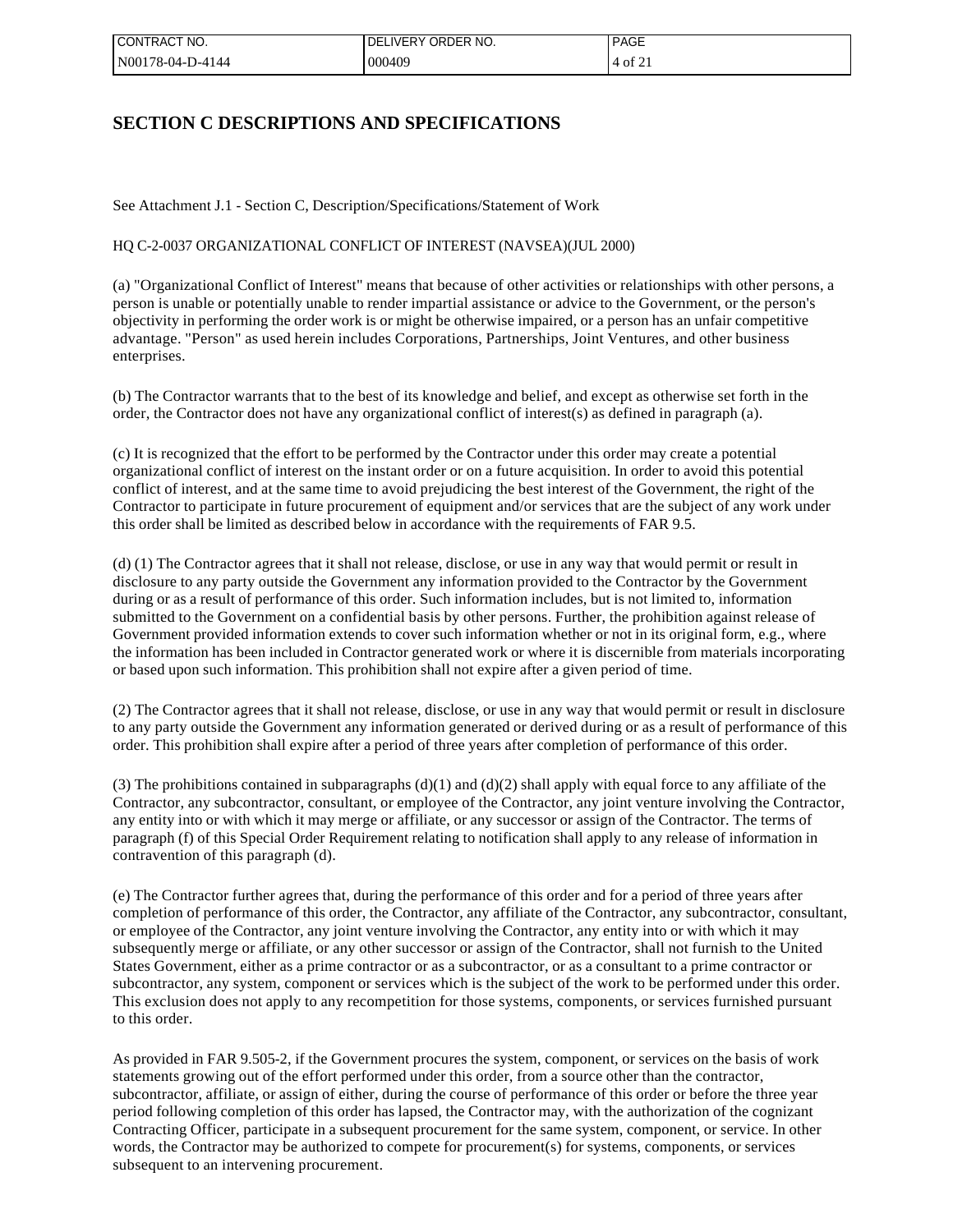| I CONTRACT NO.   | <b>IDELIVERY ORDER NO.</b> | <b>PAGE</b>   |
|------------------|----------------------------|---------------|
| N00178-04-D-4144 | 000409                     | $\cdot$ of 21 |

(f) The Contractor agrees that, if after award, it discovers an actual or potential organizational conflict of interest, it shall make immediate and full disclosure in writing to the Contracting Officer. The notification shall include a description of the actual or potential organizational conflict of interest, a description of the action, which the Contractor has taken or proposes to take to avoid, mitigate, or neutralize the conflict, and any other relevant information that would assist the Contracting Officer in making a determination on this matter. Notwithstanding this notification, the Government may terminate the order for the convenience of the Government if determined to be in the best interest of the Government.

(g) Notwithstanding paragraph (f) above, if the Contractor was aware, or should have been aware, of an organizational conflict of interest prior to the award of this order or becomes, or should become, aware of an organizational conflict of interest after award of this order and does not make an immediate and full disclosure in writing to the Contracting Officer, the Government may terminate this order for default.

(h) If the Contractor takes any action prohibited by this requirement or fails to take action required by this requirement, the Government may terminate this order for default.

(i) The Contracting Officer's decision as to the existence or nonexistence of an actual or potential organizational conflict of interest shall be final.

(j) Nothing in this requirement is intended to prohibit or preclude the Contractor from marketing or selling to the United States Government its product lines in existence on the effective date of this order; nor, shall this requirement preclude the Contractor from participating in any research and development or delivering any design development model or prototype of any such equipment. Additionally, sale of catalog or standard commercial items are exempt from this requirement.

(k) The Contractor shall promptly notify the Contracting Officer, in writing, if it has been tasked to evaluate or advise the Government concerning its own products or activities or those of a competitor in order to ensure proper safeguards exist to guarantee objectivity and to protect the Government's interest.

(l) The Contractor shall include this requirement in subcontracts of any tier which involve access to information or situations/conditions covered by the preceding paragraphs, substituting "subcontractor" for "contractor" where appropriate.

(m) The rights and remedies described herein shall not be exclusive and are in addition to other rights and remedies provided by law or elsewhere included in this order.

(n) Compliance with this requirement is a material requirement of this order.

#### USE OF INFORMATION SYSTEM (IS) RESOURCES

## Contractor Provision of IS Resources

Except in special circumstances explicitly detailed elsewhere in this document, the Contractor shall provide all IS resources needed in the performance of this contract. This includes, but is not limited to, computers, software, networks, and addresses.

### Contractor Use of NSWCDD IS Resources

In the event that the contractor is required to have access to NSWCDD IS resources, the login name (common id) and associated information shall be registered with the NSWCDD site issuing authority.

If this contract requires that the contractor be granted access and use of NSWCDD IS resources (at any site), the IS shall be accredited for contractor use in accordance with procedures specified by the IS Security Office. The accreditation shall include TOM certification that the use and access is required by this contract.

Connections Between NSWCDD and Contractor Facilities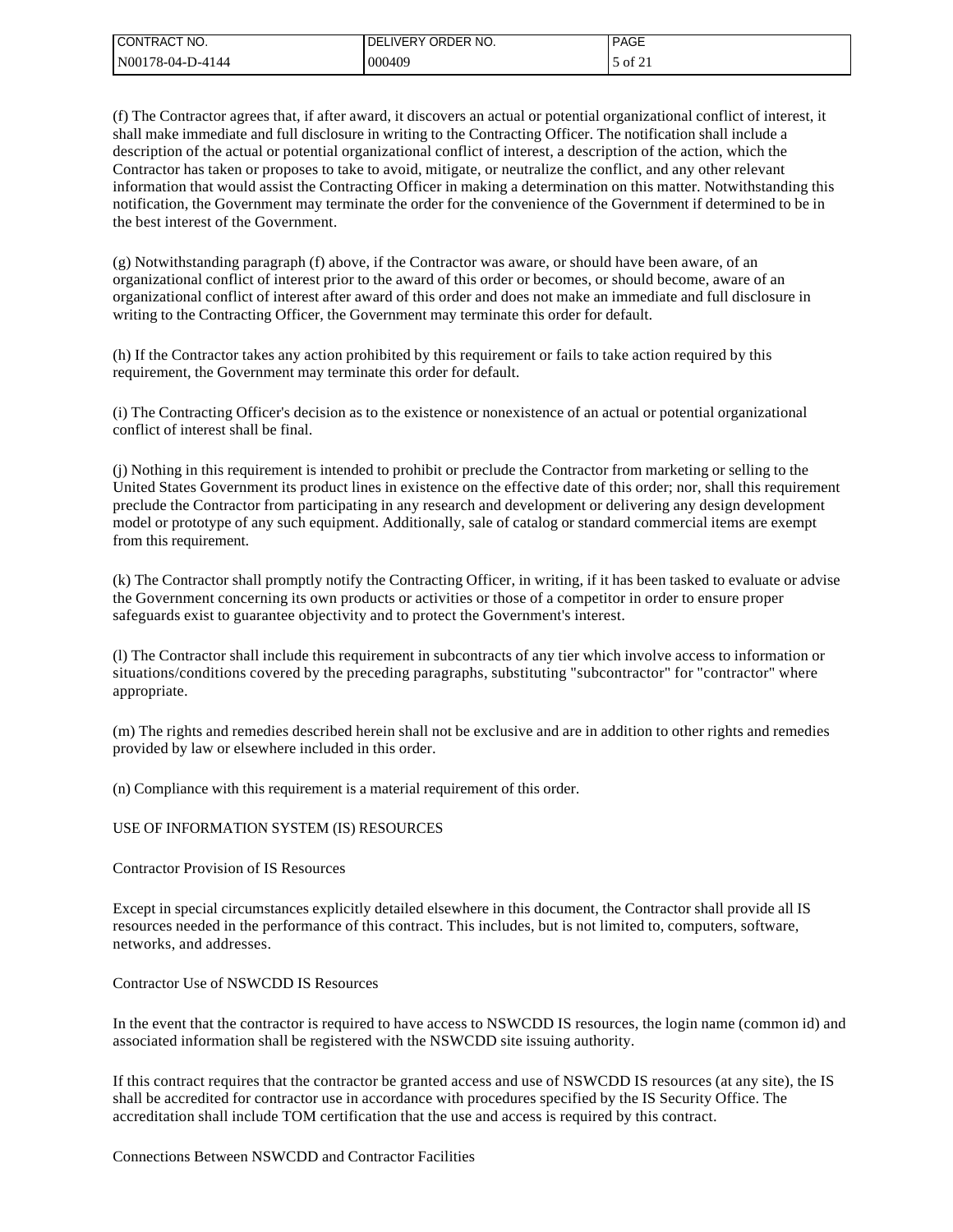| I CONTRACT NO.   | I DELIVERY ORDER NO. | <b>PAGE</b> |
|------------------|----------------------|-------------|
| N00178-04-D-4144 | 000409               | $16$ of 21  |

If there is a requirement (specifically delineated elsewhere in this contract) for interconnection between any facilities and/or ISs owned or operated by the contractor, such interconnection shall take place only after approval from the NSWCDD IS Security Office. All such connections as well as the ISs connected thereto will be accredited (operated at an acceptable risk) by the appropriate NSWCDD Designated Approving Authority (DAA) and comply with the requirements of DODDIR 5200.28 regarding Memorandums of Agreement. All such connections will be made outside the appropriate NSWCDD firewall.

Accreditation of Contractor-owned ISs

All ISs used in the performance of this contract will be accredited by the cognizant NSWCDD DAA. ISs processing classified information will be accredited by DIS.

Use of Contractor Personnel to Perform IS Security Tasking

General – Personnel performing IS security related tasking must have successfully completed training and demonstrate proficiency in the following areas: Information System Security Awareness, Security Domains, Incident Handling, and Auditing Concepts.

Architecture Specific – Personnel assigned to perform IS security related tasking for a specific area must be trained and demonstrate proficiency in that area. Typical examples include, but are not limited to: networking, processing classified information, Internet Protocols, Unix, Novell, and Microsoft operating systems.

Replacement or New IS Security Personnel - The contractor shall provide evidence that new and replacement IS personnel, unless they are Key Personnel, meet the above requirements and forward such information to the TOM for review and approval by the Information Systems Security Office. Failure to meet the requirements herein may result in rejection of the person or persons. Replacement of IS personnel designated as Key Personnel will be in accordance with the Key Personnel provision contained herein.

## DIGITAL DELIVERY OF DATA

(a) Delivery by the Contractor to the Government of certain technical data and other data is now frequently required in digital form rather than as hard copy. Such delivery may cause confusion between data rights and computer software rights. It is agreed that, to the extent that any such data is computer software by virtue of its delivery in digital form, the Government will be licensed to use that digital-form data with exactly the same rights and limitations as if the data had been delivered as hard copy.

(b) Any limited rights legends or other allowed legends placed by a Contractor on technical data or other data delivered in digital form shall be digitally included on the same media as the digital-form data and must be associated with the corresponding digital-form technical data to which the legends apply to the extent possible. Such legends shall also be placed in human-readable form on a visible surface of the media carrying the digital-form data as delivered, to the extent possible.

#### Ddl-C41 TERMINATION OF EMPLOYEES WITH NSWCDD BASE ACCESS

The contractor shall insure that all employees who have a NSWCDD badge and/or bumper sticker turn-in the badge and remove the bumper sticker immediately upon termination of their employment under this contract. The above requirement shall be made a part of the standard employee facility clearance procedures for all separated personnel. The contractor shall advise NSWCDD Physical Security of all changes in their contract personnel requiring NSWCDD base access.

For involuntarily separated personnel and those separated under adverse circumstances, the contractor shall notify NSWCDD Physical Security in advance of the date, time and location where the NSWCDD representative may physically remove the employee's automobile bumper sticker and retrieve the NSWCDD badge prior to the employee departing the contractor's facility. In the event the employee is separated in his or her absence, the contractor shall immediately notify NSWCDD Physical Security of the separation and make arrangements between the former employee and NSWCDD Physical Security for the return of the badge and removal of the sticker.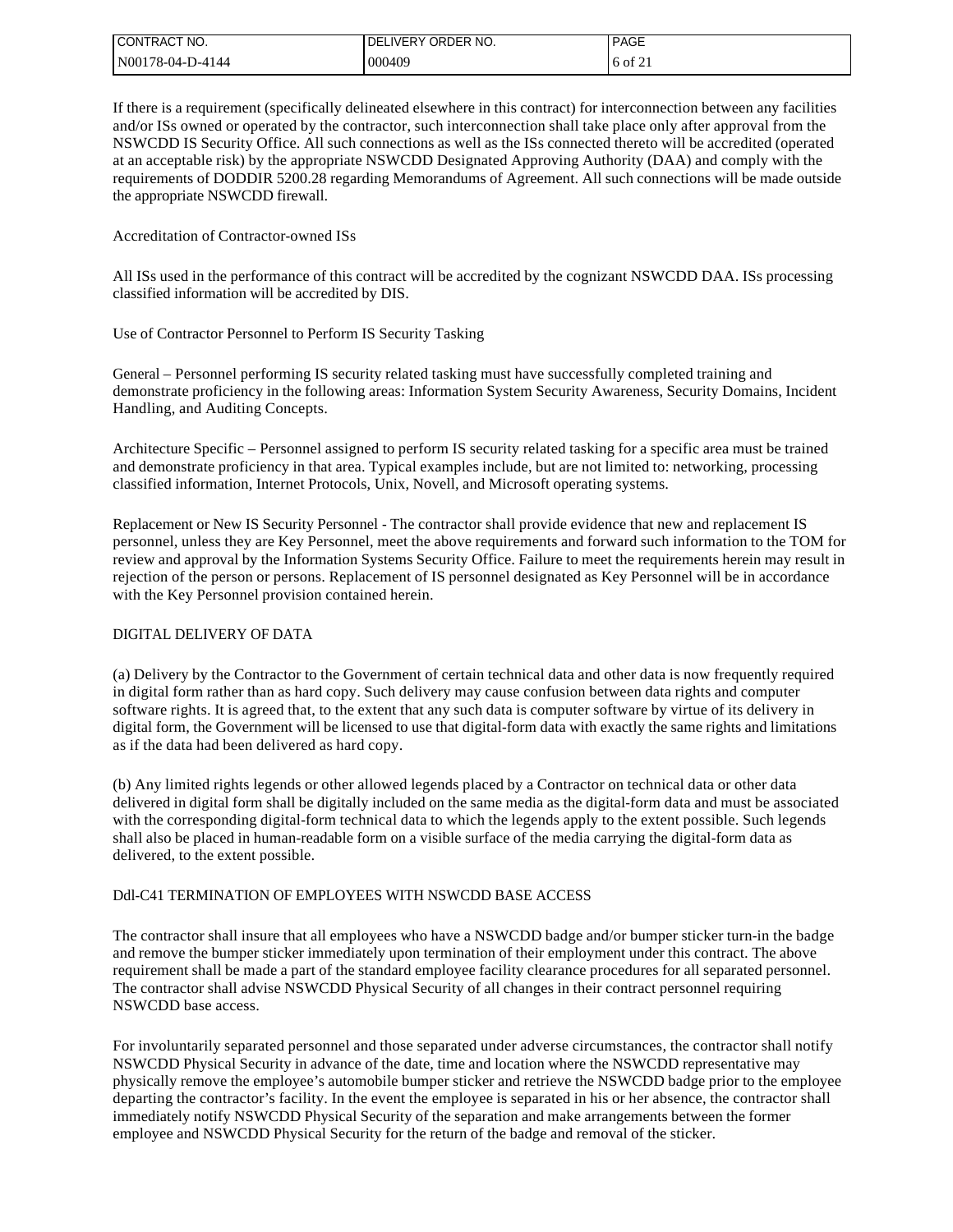| 'CONTRACT NO.    | DELIVERY ORDER NO. | <b>PAGE</b>         |
|------------------|--------------------|---------------------|
| N00178-04-D-4144 | 000409             | $\frac{1}{2}$ of 21 |

## **SECTION D PACKAGING AND MARKING**

Packaging and Marking shall be in accordance with Section D of the Indefinite Delivery/Indefinite Quantity Contract.

### DATA PACKAGING LANGUAGE

All unclassified data shall be prepared for shipment in accordance with best commercial practice.

Classified reports, data, and documentation shall be prepared for shipment in accordance with National Industrial Security Program Operating Manual (NISPOM) DoD 5220.22-M dated January 1995.

HQ D-2-0008 - MARKING OF REPORTS (NAVSEA)(SEP 1990)

All reports delivered by the contractor to the Government under this task order shall prominently show on the cover of the report:

- (1) Name and business address of the contractor
- (2) Contract Number
- (3) Task Order Number
- (4) Sponsor: John Berry, Code J11, NSWCDD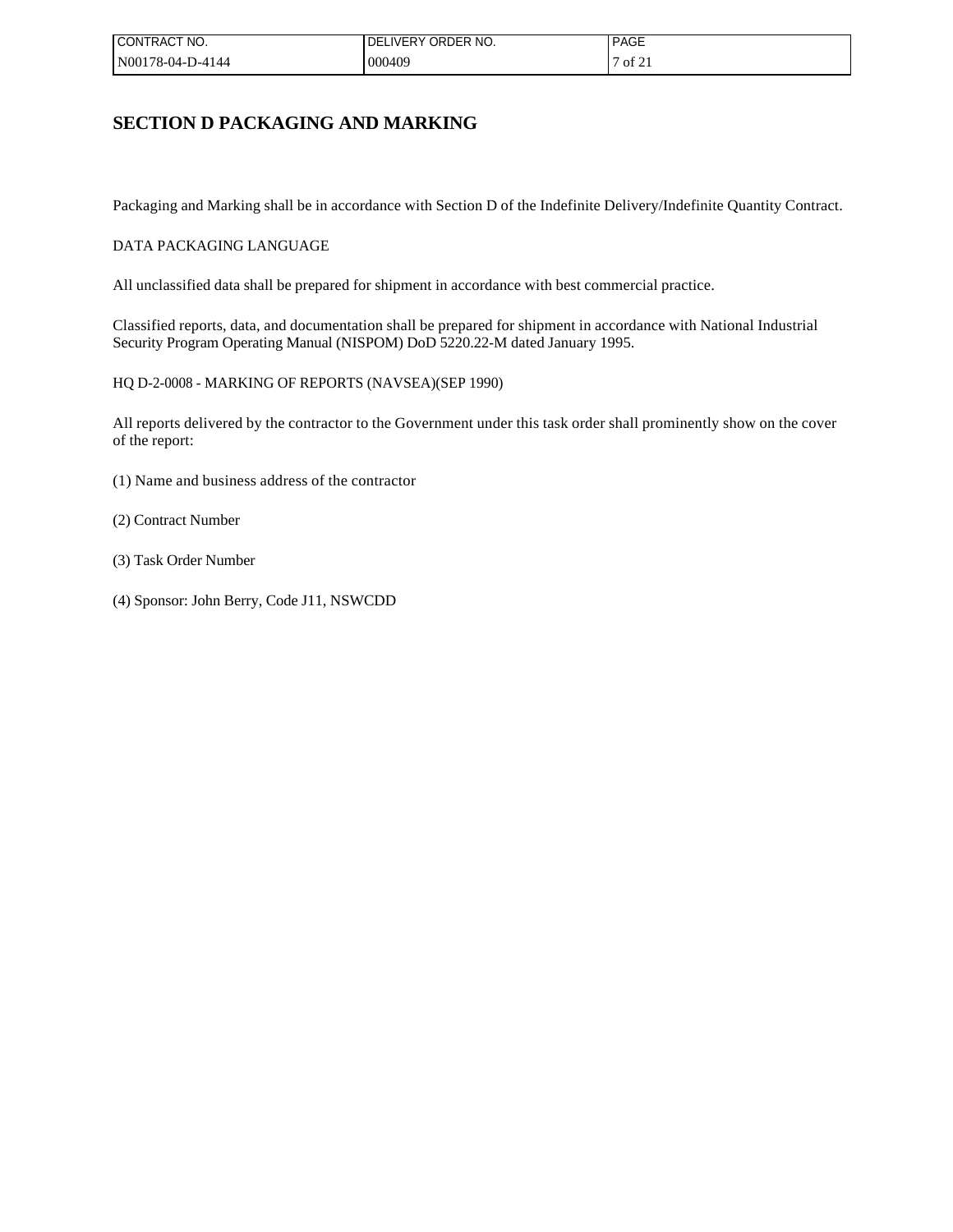| CONTRACT NO.     | LIVERY ORDER NO.<br>DFI | <b>PAGE</b> |
|------------------|-------------------------|-------------|
| N00178-04-D-4144 | 000409                  | $18$ of 21  |

# **SECTION E INSPECTION AND ACCEPTANCE**

Inspection and acceptance will be performed by NSWCDD, Dahlgren, Virginia by the TOM designated herein.

INSPECTION AND ACCEPTANCE LANGUAGE FOR DATA

Inspection and acceptance of all data shall be as specified on the attached DD Form 1423, Contract Data Requirements List, Attachment J.2.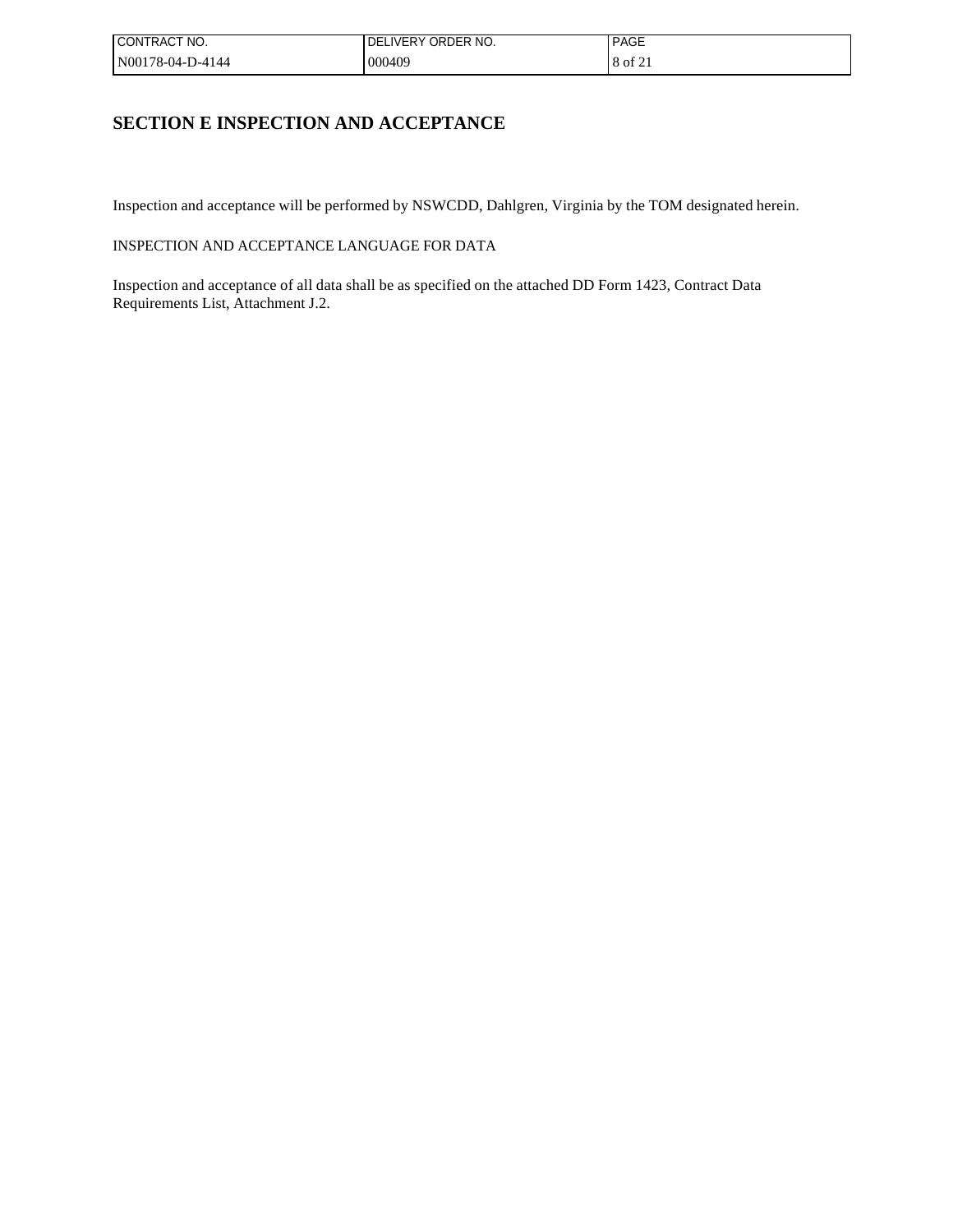| ! CONTRACT NO.   | <b>DELIVERY ORDER</b><br>NO. | <b>PAGE</b>       |
|------------------|------------------------------|-------------------|
| N00178-04-D-4144 | 000409                       | $^{1}$ of $2_{1}$ |

## **SECTION F DELIVERABLES OR PERFORMANCE**

CLIN - DELIVERIES OR PERFORMANCE

The period of performance for Base CLINs are listed below:

BASE PERIOD

1000 31 January 2006 through 30 January 2007

3000 31 January 2006 through 30 January 2007

The period of performance for the Option CLINs are listed below:

## OPTION #1

1100 29 November 2006 through 30 January 2008

3100 29 November 2006 through 30 January 2008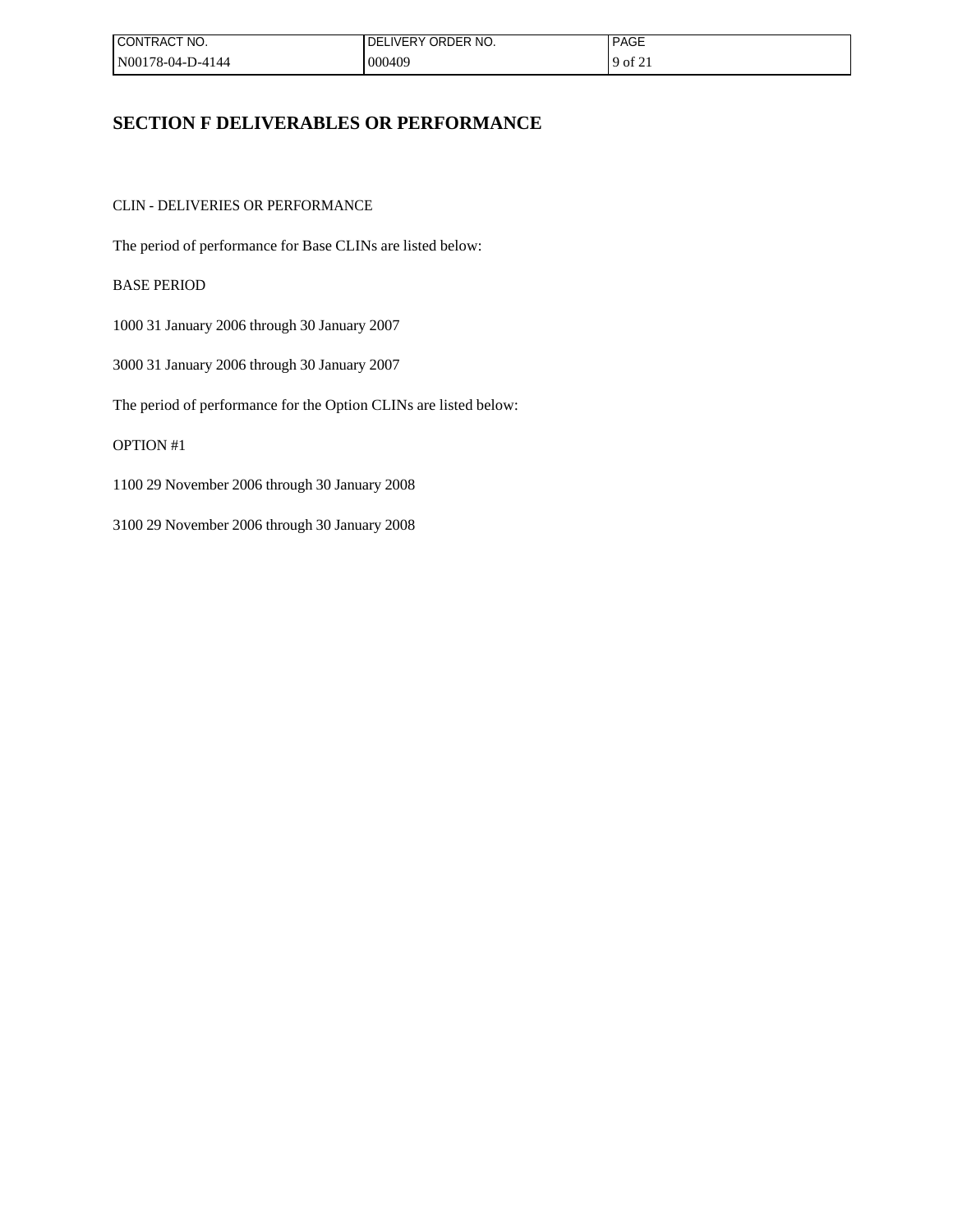| CONTRACT NO.     | I DELIVERY ORDER NO. | PAGE       |
|------------------|----------------------|------------|
| N00178-04-D-4144 | 000409               | $10$ of 21 |

## **SECTION G CONTRACT ADMINISTRATION DATA**

Ddl-G1 PAYMENT INSTRUCTIONS FOR MULTIPLE ACCOUNTING CLASSIFICATION CITATIONS

The payment office shall ensure that each payment under this order is made in accordance with the accounting classification reference numbers (ACRNs) shown on each individual invoice.

#### POINTS OF CONTACT FOR THIS ORDER

Task Order Manager John A. Berry, J11 17320 Dahlgren Road, Bldg 1460 Dahlgren, VA 22448 john.a.berry@navy.mil 540-653-2991 The Contracting Officer: Janice S. Williams, XDS13-15, janice.williams@navy.mil Naval Surface Warfare Center, Dahlgren Division 17320 Dahlgren Road, Dahlgren, VA 22448-5100 540) 653-7765; FAX: (540) 653-6810 The Contract Specialist: Katie Samulevich, Code XDS13-1, katie.samulevich@navy.mil Naval Surface Warfare Center, Dahlgren Division 17320 Dahlgren Road, Dahlgren, VA 22448-5100 (540) 653-7765; FAX: (540) 653-6810

#### POST-AWARD CONFERENCE

(a) A Post-Award Conference will be conducted on 24 February 2006 at the contractor's facility. The contractor's address is depicted below:

Technology Management Group, Inc. 15163 Dahlgren Road Suite 101 King George, VA 22485

SUBMISSION OF INVOICES (COST REIMBURSEMENT, TIME AND MATERIALS, LABOR HOUR, OR FIXED PRICE INCENTIVE) (JUL 1992)

Paragraph (b)(i) of the clause, incorporated in the contract is modified to provide the following order specific information.

DCAA Office; DCAA Hampton Roads Branch Office, 5200 West Mercury Boulevard, Suite 291, Hampton, Virginia 23605

A copy of each invoice shall be provided to:

TOM Contract Specialist NSWCDD Code XDM10I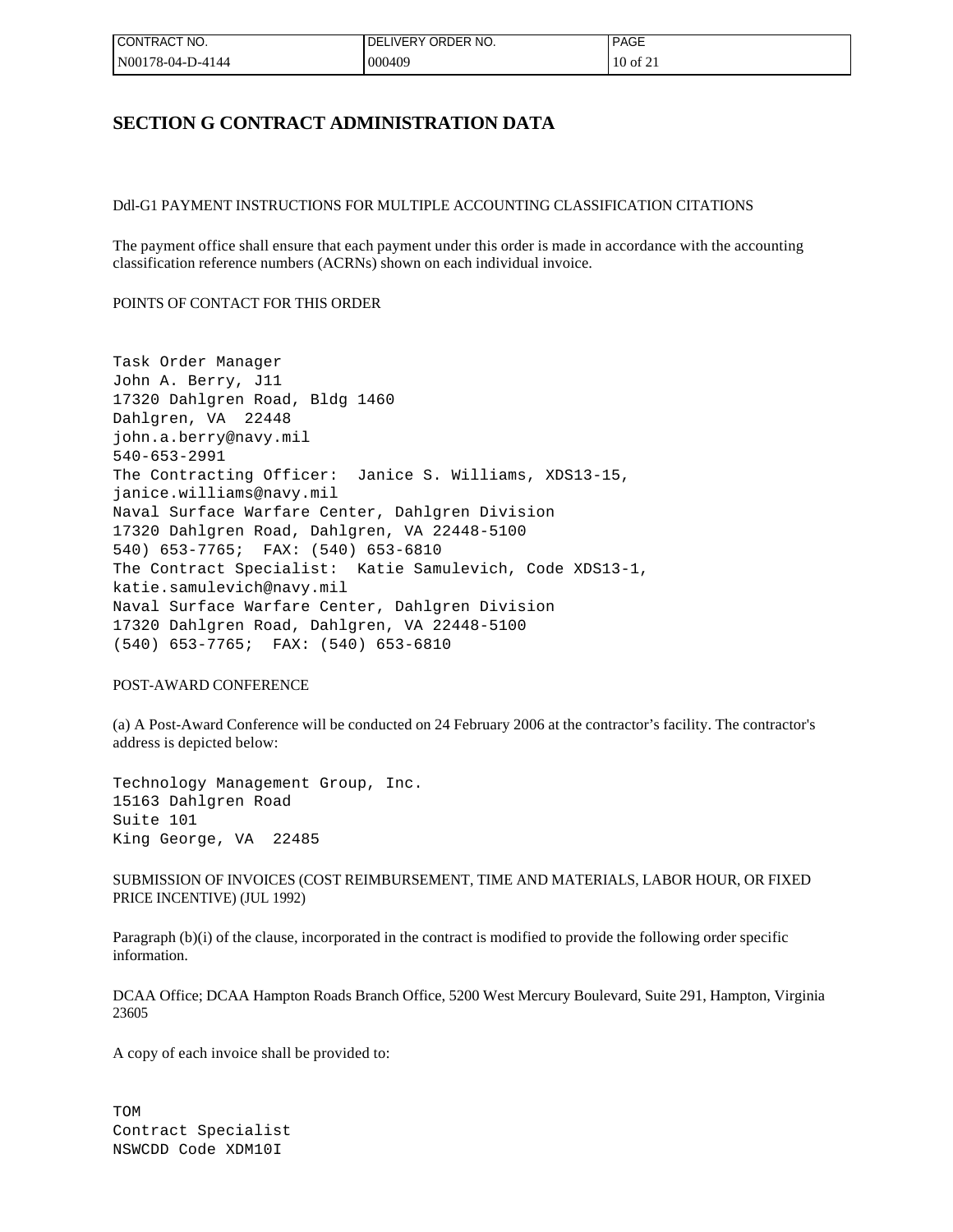| I CONTRACT NO.    | ∟IVERY ORDER NO.<br>DFI | <b>DAOF</b><br><b>IPAGE</b>            |
|-------------------|-------------------------|----------------------------------------|
| IN00178-04-D-4144 | 000409                  | $\sim$ $\sim$<br>$\cdot$ of $\angle$ . |

### NAVSEA 5252.232-9104 -- ALLOTMENT OF FUNDS (MAY 1993)

In accordance with the basic contract, the allotment of funds and period of performance is provided below. It is estimated that these funds will cover the period 12 January 2007 through 12 March 2007.

| CLIN |  | PERIOD OF PERFORMANCE ALLOTTED TO COST ALLOTTED TO FEE TOTAL |                                             |
|------|--|--------------------------------------------------------------|---------------------------------------------|
| 1000 |  | 31 Jan 06 - 30 Jan 07 \$ 901,598.24                          | $$63,111.37$ \$ 964,709.61                  |
| 3000 |  | 31 Jan 06 - 30 Jan 07 $\frac{1}{2}$ 26,883.34                | $$ - 0 - $ 26,883.34$                       |
| 1100 |  | 29 Nov 06 - 30 Jan 08 \$ 870,213.95                          | $$60,914.72 \$931,128.67$                   |
| 3100 |  | 29 Nov 06 - 30 Jan 08 \$ 460,932.38                          | $\text{S} - \text{O} - \text{S}$ 460.932.38 |
|      |  | TOTALS: \$2,720,560.29                                       | $$124,026.09$ $$2,383,654.00$               |

In accordance with the basic contract, the funding profile is provided below.

| CLIN                        | Total ECPFF           |           | Funds this Action Previous Funding | Total Funded   |
|-----------------------------|-----------------------|-----------|------------------------------------|----------------|
| Amount                      |                       |           |                                    |                |
| 1000                        | $$964,709.61$ $$-0$ - |           | \$516,955                          | \$964,709.61   |
| 3000                        | \$26,883.34           | $S - 0 -$ | \$14,881                           | \$26,883.34    |
| 1100                        | \$931,128.67          | $S - 0 -$ | \$931,128.67                       | \$931,128.67   |
| 3100                        | \$460,932.38          | $S - 0 -$ | \$460,932.38                       | \$460,932.38   |
| TOTAL ECPFF: \$2,383,654.00 |                       |           | TOTAL FUNDED TO DATE:              | \$2,383,654.00 |

#### SEA 5252.216-9122 - LEVEL OF EFFORT (DEC 2000)

(a) The Contractor agrees to provide the total level of effort specified below in performance of the work described in the SOW of this task order. The total level of effort for the performance of this order shall be the total man-hours of direct labor, including subcontractor direct labor for those subcontractors specifically identified in the Contractor's proposal as having hours included in the proposed level of effort. The man-hours are listed below. (The table below and the blank in paragraph (d) are to be completed by the offeror as part of their proposal.)

| PERIOD          | TOTAL MAN HOURS | COMPENSATED | UNCOMPENSATED    |
|-----------------|-----------------|-------------|------------------|
| Base            | 12,520          | 12,520      | $\left( \right)$ |
| Option 1 15,946 |                 | 15,946      | $\cap$           |

(b) Listed above are both the compensated and uncompensated man-hours associated with this order.

Uncompensated effort is defined as hours provided by personnel in excess of 40 hours per week without additional compensation for such excess work. All other effort is defined as compensated effort. If no uncompensated effort is indicated above, uncompensated effort performed by the Contractor shall not be counted in fulfillment of the level of effort obligations under this contract.

(c) Effort performed in fulfilling the total level of effort obligations specified above shall only include effort performed in direct support of this contract and shall not include time and effort expended on such things as (local travel to and from an employee's usual work location), uncompensated effort while on travel status, truncated lunch periods, work (actual or inferred) at an employee's residence or other non-work locations (except as provided in paragraph (j) below), or other time and effort which does not have a specific and direct contribution to the tasks described in Sections **B** and **C**.

(d) The level of effort for this contract shall be expended at an average rate of approximately 247.66 hours per week. It is understood and agreed that the rate of man-hours per month may fluctuate in pursuit of the technical objective, provided such fluctuation does not result in the use of the total man-hours of effort prior to the expiration of the term hereof, except as provided in the following paragraph.

(e) If, during the term hereof, the Contractor finds it necessary to accelerate the expenditure of direct labor to such an extent that the total man hours of effort specified above would be used prior to the expiration of the term, the Contractor shall notify the Contracting Officer in writing setting forth the acceleration required, the probable benefits which would result, and an offer to undertake the acceleration at no increase in the estimated cost or fee together with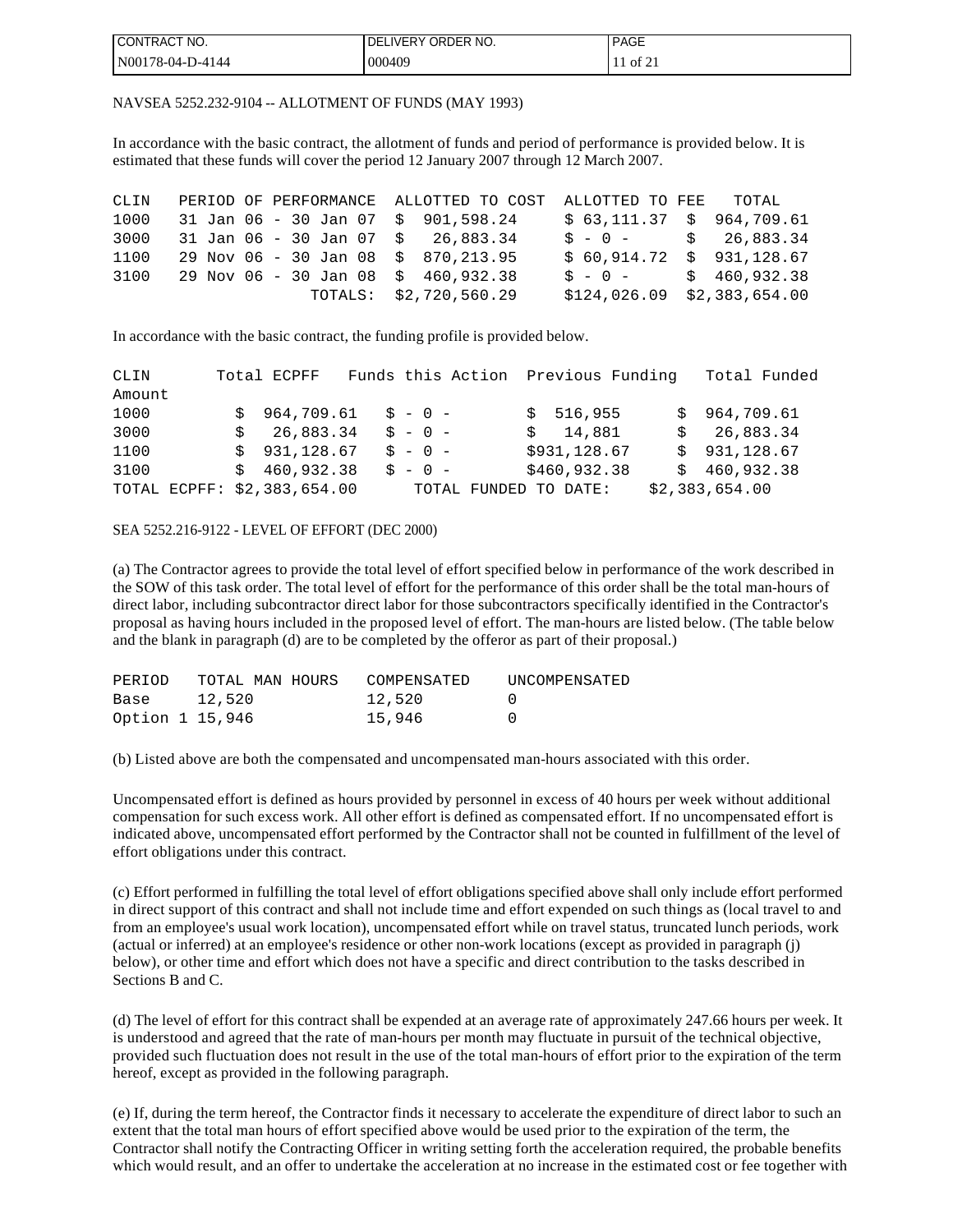| I CONTRACT NO.   | <b>DELIVERY</b><br>' order no. | <b>PAGE</b> |
|------------------|--------------------------------|-------------|
| N00178-04-D-4144 | 000409                         | 12 of 21    |

an offer, setting forth a proposed level of effort, cost breakdown, and proposed fees, for continuation of the work until expiration of the term hereof. The offer shall provide that the work proposed will be subject to the terms and conditions of this contract and any additions or changes required by then current law, regulations, or directives, and that the offer, with a written notice of acceptance by the Contracting Officer, shall constitute a binding contract. The Contractor shall not accelerate any effort until receipt of such written approval by the Contracting Officer. Any agreement to accelerate will be formalized by task order modification.

(f) The Contracting Officer may, by written order, direct the Contractor to accelerate the expenditure of direct labor such that the total man-hours of effort specified in paragraph (a) above would be used prior to the expiration of the term. This order shall specify the acceleration required and the resulting revised term. The Contractor shall acknowledge this order within five days of receipt.

(g) If the total level of effort specified in paragraph (a) above is not provided by the contractor during the period of this contract, the Contracting Officer, at its sole discretion, shall either:

--(i) reduce the base (fixed) fee so the fee is proportionate to the LOE provided; or

--(ii) subject to the provisions of the clause of this contract entitled "LIMITATION OF COST" (FAR 52.232-20) or "LIMITATION OF COST (FACILITIES)" (FAR 52.232-21), as applicable, require the Contractor to continue to perform the work until the total number of man-hours of direct labor specified in paragraph (a) above shall have been expended, at no increase in the fees of this contract.

(h) The Contractor shall provide and maintain an accounting system, acceptable to the Administrative Contracting Officer and the Defense Contract Audit Agency (DCAA), which collects costs incurred and effort (compensated and uncompensated, if any) provided in fulfillment of the level of effort obligations of this contract. The Contractor shall indicate on each invoice the total level of effort claimed during the period covered by the invoice, separately identifying compensated effort and uncompensated effort, if any.

(i) Within 45 days after completion of the work under each separately identified period of performance hereunder, the contractor shall submit the following information in writing to the Contracting Officer with copies to the cognizant Contract Administration Office and to the DCAA office to which vouchers are submitted:

(1) The total number of hours of direct labor expended during the application period;

(2) A breakdown of this total showing the number of man-hours expended in each direct labor classification and associated direct and indirect costs;

(3) A breakdown of other costs incurred; and

(4) The contractor's estimate of the total allowable cost incurred under the contract for the period.

Within 45 days after completion of the work under the contract, the contractor shall submit, in addition, in the case of a cost under run:

(5) The amount by which the estimated cost of this contract may be reduced to recover excess funds and, in the case of an under run in hours specified as the total level of effort; and

(6) A calculation of the appropriate fee reduced in accordance with this clause. All submissions shall include subcontractor information.

(j) Deleted per Amendment 0001 of the basic contract

(k) Notwithstanding any of the provisions in the above paragraphs, the Contractor may furnish man hours up to five percent in excess of the total man hours specified in paragraph (a) above, provided that the additional effort is furnished within the term hereof, and provided further that no increase in the estimated cost or fee is required.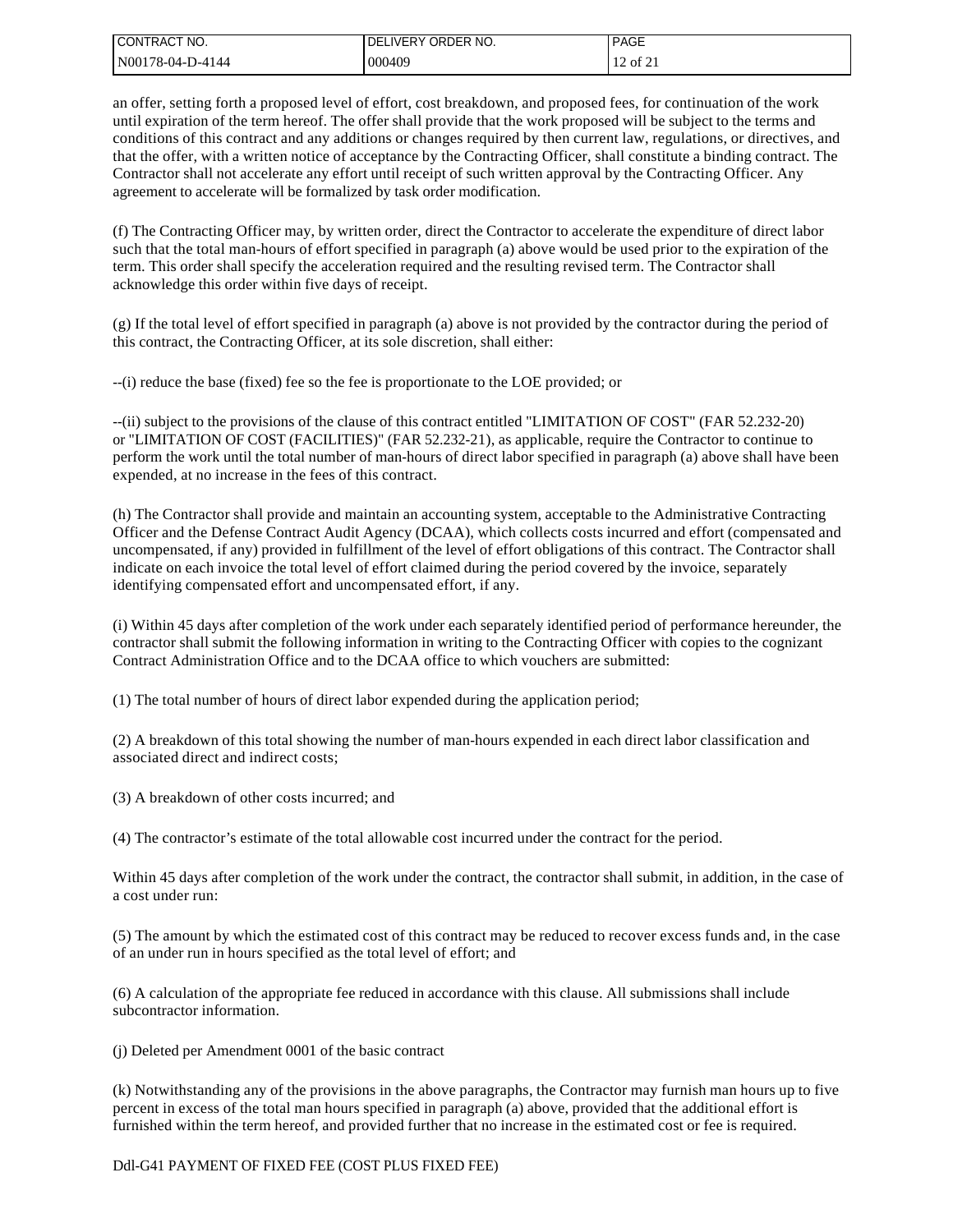| I CONTRACT NO.   | I DELIVERY ORDER NO. | <b>PAGE</b> |
|------------------|----------------------|-------------|
| N00178-04-D-4144 | 000409               | 13 of 21    |

(a) Subject to the withholding provisions of this clause, and any other adjustments required by other contract clauses, the fixed fee shall be paid in installments.

(b) The amount of each fee installment shall be billed at 7% (which is representative of 7% fee on all other costs excluding ODC's and the G&A applied to ODCs). This percentage reflects the ratio of total contract fixed fee to total contract estimated cost.

(c) In accordance with FAR 52.216-8 FIXED FEE in Section I of this contract, the Contracting Officer has established a withholding of 15% of funded fixed fee, not to exceed \$100,000. The contractor's provisional payment vouchers may invoice fee at the percentage cited in paragraph (b) above, up to 85% of the funded fixed fee.

Accounting Data SLINID PR Number Amount -------- ---------------------- --------------------- 100001 J14000/60230470 LLA : AA 97X4930.NH1E 000 77777 0 000178 2F 000000 21J1106SPS11 OPN FUNDS (Technical Instruction #1 Estimated POP: 31 Jan 06 - 30 Jun 06) 300001 J14000/60230470 5411.00 LLA : AA 97X4930.NH1E 000 77777 0 000178 2F 000000 21J1106SPS11 OPN FUNDS (Technical Instruction #1 - Estimated POP: 31 Jan 06 - 30 Jun 06) MOD 1 100002 J10000/60746113 378000.00 LLA : AB 1761810 87X7 253 SASLM 0 068342 2D 000000 X70030000000 Standard Number: N0002406WX30731 (ACRN: AA) OPN FUNDS (Technical Instruction #2 - Estimated POP: 20 Mar 06 - 30 Sep 06) 300002 J10000/60746113 22000.00  $T.T.A$  : AB 1761810 87X7 253 SASLM 0 068342 2D 000000 X70030000000 Standard Number: N0002406WX30731 (ACRN: AA) OPN FUNDS (Technical Instruction #2 - Estimated POP: 20 Mar 06 - 30 Sep 06.) MOD 2 100003 J10000 / 61640231 516955.00 LLA : AC 97X4930.NH1E 000 77777 0 000178 2F 000000 21J1106VEN04 RDT&E FUNDS (Technical Instruction #3 Estimated POP: 1 Jul 06 - 31 Jan 07) 300003 J10000 / 61640231 14881.00  $T.T.A$  : AC 97X4930.NH1E 000 77777 0 000178 2F 000000 21J1106VEN04 RDT&E FUNDS (Technical Instruction #3 - Estimated POP: (1 Jul 06 - 31 Jan 07) MOD 3 110001 0013088 258477.00 LLA : AD 1761319 F4KR 000 41756 0 068941 2D 000000 F40006310000 Standard Number: RCP # N4175607WX50079 RDT&E FUNDS (Technical Instruction #4 Estimated POP: 21 Nov 06 - 21 Feb 07) (will appear in Section G Accounting Data) 310001 0013088 11523.00  $T.T.A$  : AD 1761319 F4KR 000 41756 0 068941 2D 000000 F40006310000 Standard Number: RCP # N4175607WX50079 RDT&E FUNDS (Technical Instruction #4 Estimated POP: 21 Nov 06 - 21 Feb 07) (will appear in Section G Accounting Data)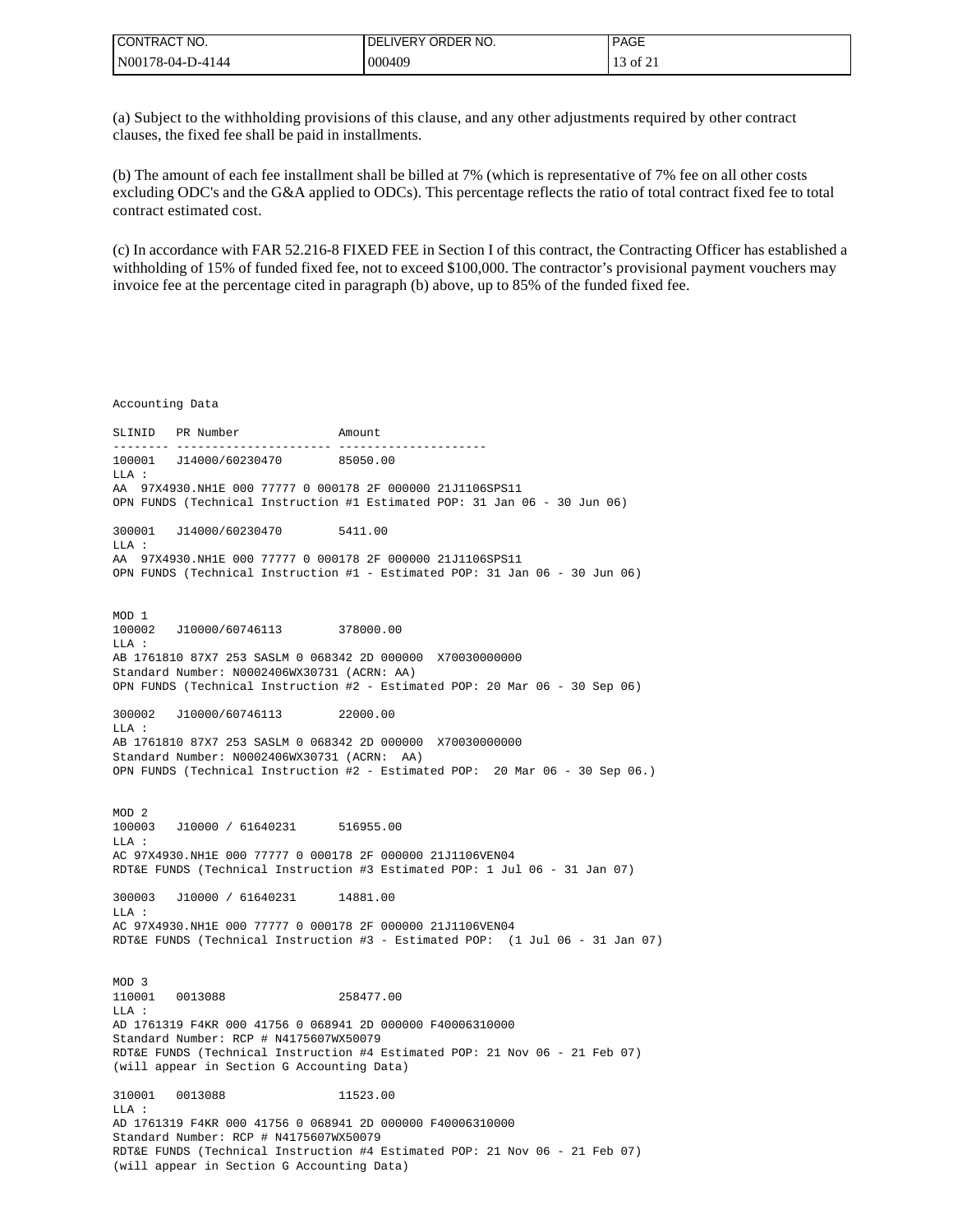| I CONTRACT NO.   | <b>DELIVERY</b><br>ORDER NO. | <b>PAGE</b>                  |
|------------------|------------------------------|------------------------------|
| N00178-04-D-4144 | 000409                       | $\mathbf{r}$<br>$40t$ $\sim$ |

MOD 4 110002 0017110 80953.00 LLA : AE 97X4930.NH1E 000 77777 0 000178 2F 000000 21Z1107NESS2 110003 0017106 45047.00 LLA : AF 97X4930.NH1E 000 77777 0 000178 2F 000000 21Z1107RIVNE 310002 0017106 4953.00 LLA : AF 97X4930.NH1E 000 77777 0 000178 2F 000000 21Z1107RIVNE MOD 5 110004 Z03000 / 70185717 21560.00 LLA : AG 1761810 77R2 253 SASLM 0 068342 2D 000000 R21010000000 Standard Number: RCP # N0002407WX30257 310003 Z03000 / 70185717 300.00  $T.T.A$  : AG 1761810 77R2 253 SASLM 0 068342 2D 000000 R21010000000 Standard Number: RCP # N0002407WX30257 MOD 6 110005 Z03000 / 70268964 309796.00  $T.T.A$  : AH 21 7 2093 0000 5U-5U01 120000.00000 2512 JDJT00 MIPR7C158J7007 S12193 J7ZE 81 Standard Number: RCP # MIPR7C158J7007 110006 Z03000 / 70258625 70000.00 LLA : AJ 1761810 87X7 253 SASLM 0 068342 2D 000000 GWTX70000000 Standard Number: RCP # N0002407WX30635 110007 Z03000 / 70258622 117447.00 LLA : AK 1761810 87X7 253 SASLM 0 068342 2D 000000 X70030000000 Standard Number: RCP # N0002407WX30209 110008 Z03000 / 70258599 378193.00 LLA : AL 1761319 F4KR 000 41756 0 068941 2D 000000 F40006310000 Standard Number: RCP # N4175607WX50079 310004 Z03000 / 70258599 63108.00 LLA : AL 1761319 F4KR 000 41756 0 068941 2D 000000 F40006310000 Standard Number: RCP # N4175607WX50079 MOD 8 100003 J10000 / 61640231 (15295.39)  $T.T.A$  : AC 97X4930.NH1E 000 77777 0 000178 2F 000000 21J1106VEN04 RDT&E FUNDS (Technical Instruction #3 Estimated POP: 1 Jul 06 - 31 Jan 07) 110007 Z03000 / 70258622 (50502.33)  $T.T.A$  : AK 1761810 87X7 253 SASLM 0 068342 2D 000000 X70030000000 Standard Number: RCP # N0002407WX30209 110008 Z03000 / 70258599 (378193.00) LLA : AL 1761319 F4KR 000 41756 0 068941 2D 000000 F40006310000 Standard Number: RCP # N4175607WX50079 300002 J10000/60746113 (4212.80) LLA : AB 1761810 87X7 253 SASLM 0 068342 2D 000000 X70030000000 Standard Number: N0002406WX30731 (ACRN: AA) OPN FUNDS (Technical Instruction #2 - Estimated POP: 20 Mar 06 - 30 Sep 06.)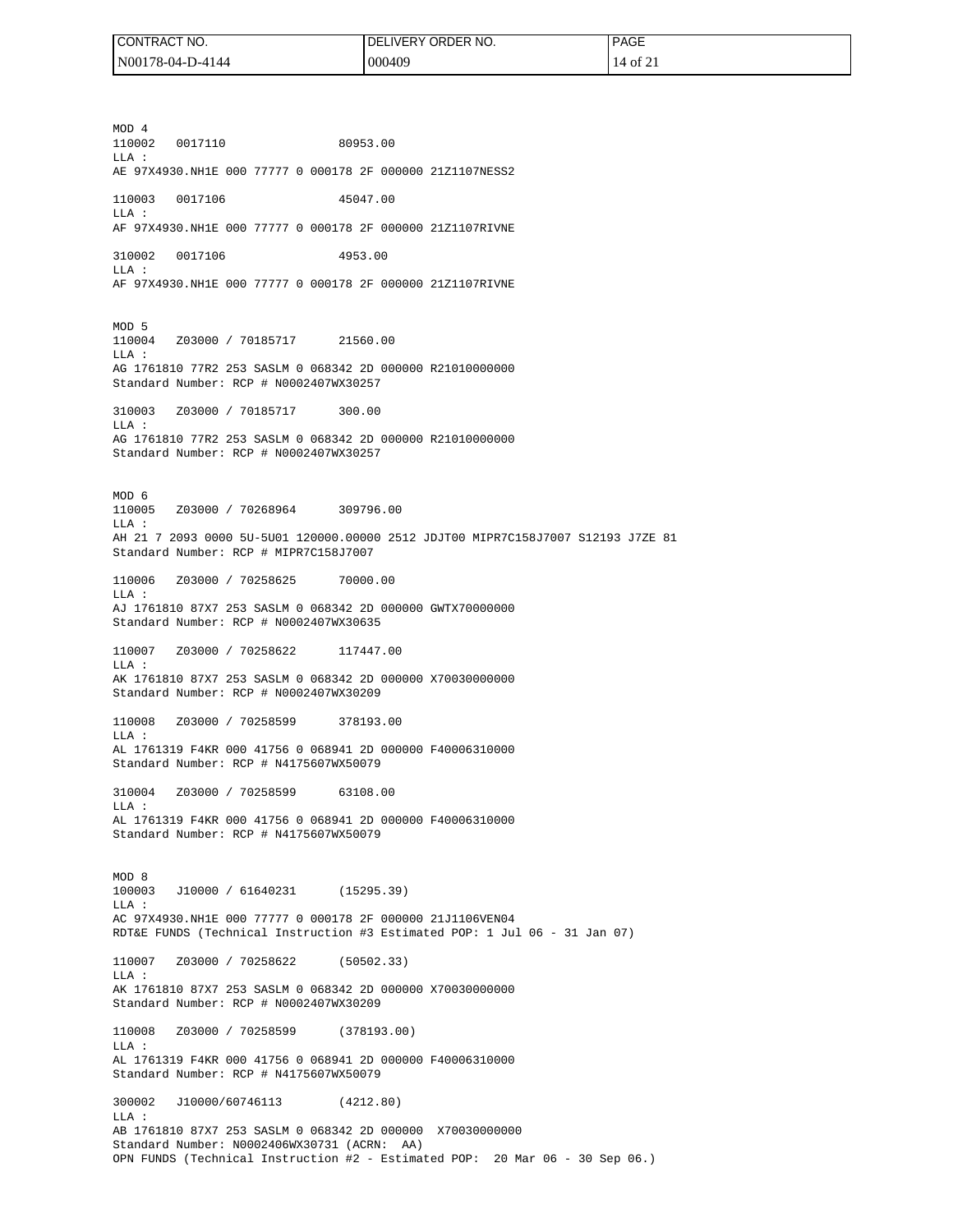300003 J10000 / 61640231 (11195.86) LLA : AC 97X4930.NH1E 000 77777 0 000178 2F 000000 21J1106VEN04 RDT&E FUNDS (Technical Instruction #3 - Estimated POP: (1 Jul 06 - 31 Jan 07) 310004 Z03000 / 70258599 378193.00 LLA : AL 1761319 F4KR 000 41756 0 068941 2D 000000 F40006310000 Standard Number: RCP # N4175607WX50079 (ACRN: AA) 310006 J10000 / 60746113 4212.80  $T.T.A$  : AB 1761810 87X7 253 SASLM 0 068342 2D 000000 X70030000000 Standard Number: N0002406WX30731 (ACRN: AA) 310007 J10000 / 61640231 26491.25  $T.T.A$  : AC 97X4930.NH1E 000 77777 0 000178 2F 000000 21J1106VEN04 310008 Z03000 / 70258622 50502.33 LLA : AK 1761810 87X7 253 SASLM 0 068342 2D 000000 X70030000000 Standard Number: N0002407WX30209 (ACRN: AA) MOD 9 110007 Z03000 / 70258622 50502.33 LLA : AK 1761810 87X7 253 SASLM 0 068342 2D 000000 X70030000000 Standard Number: RCP # N0002407WX30209 110009 J10000 / 61640231 26491.25 LLA : AC 97X4930.NH1E 000 77777 0 000178 2F 000000 21J1106VEN04 110010 J10000/60746113 1357.42 LLA : AB 1761810 87X7 253 SASLM 0 068342 2D 000000 X70030000000 Standard Number: N0002406WX30731 (ACRN: AA) 310006 J10000 / 60746113 (1357.42) LLA : AB 1761810 87X7 253 SASLM 0 068342 2D 000000 X70030000000 Standard Number: N0002406WX30731 (ACRN: AA) 310007 J10000 / 61640231 (26491.25)  $T.T.A$  : AC 97X4930.NH1E 000 77777 0 000178 2F 000000 21J1106VEN04 310008 Z03000 / 70258622 (50502.33) LLA : AK 1761810 87X7 253 SASLM 0 068342 2D 000000 X70030000000 Standard Number: N0002407WX30209 (ACRN: AA) CONTRACT NO. N00178-04-D-4144 DELIVERY ORDER NO. 000409 PAGE 15 of 21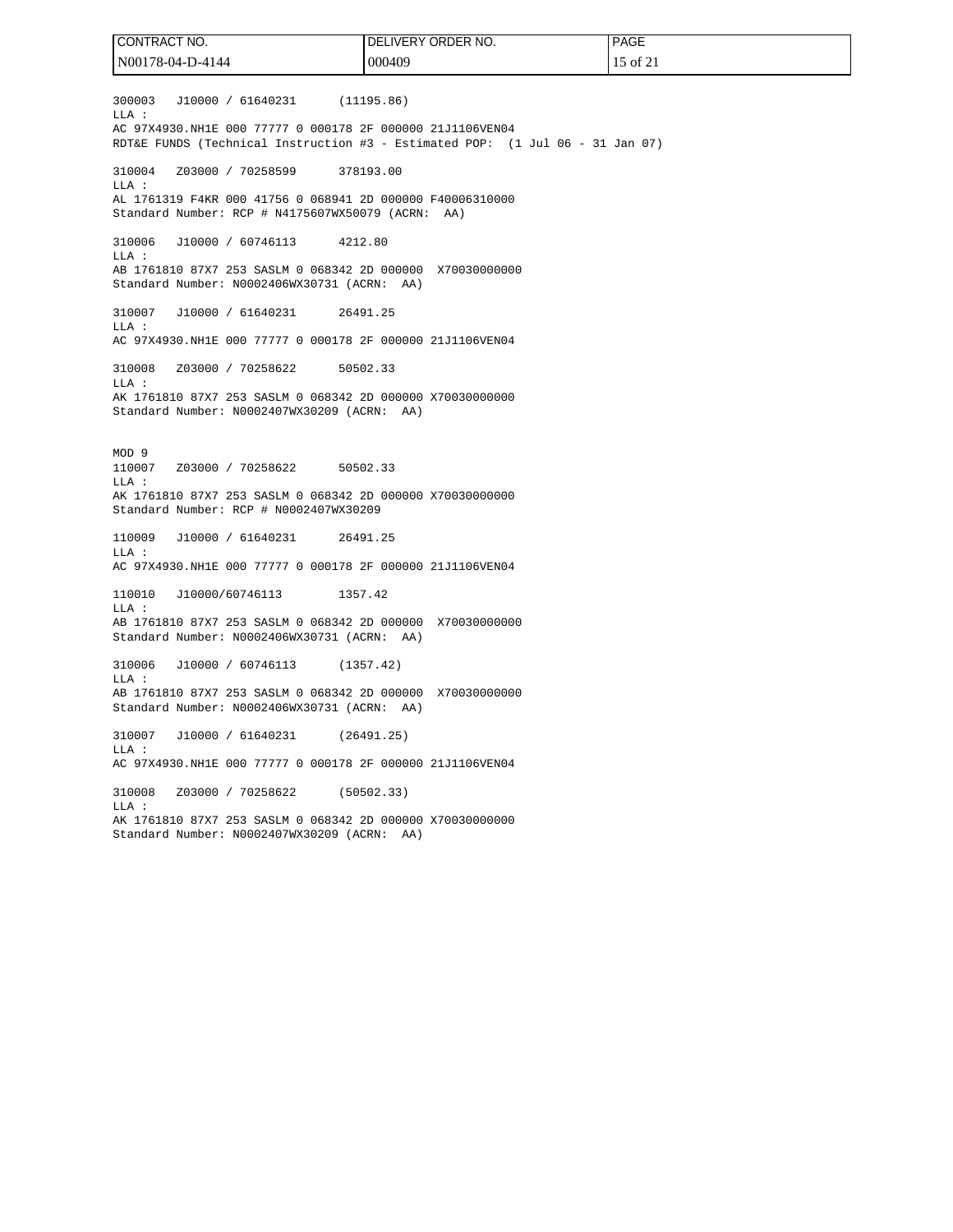| I CONTRACT NO.   | ELIVERY ORDER NO.<br>DEL | <b>PAGE</b> |
|------------------|--------------------------|-------------|
| N00178-04-D-4144 | 000409                   | 16 of 21    |

## **SECTION H SPECIAL CONTRACT REQUIREMENTS**

### MANDATORY REQUIREMENTS

The following are mandatory requirements that must be met for an offeror to be considered eligible for the order and must be maintained through the life of the order:

1. The contractor's facility supporting this requirement must be located within 60 minutes commuting time of the Naval Surface Warfare Center, Dahlgren Division and be capable of processing and securley storing up to "SECRET" level information in their facility. Additionally, secure voice (STU/STE) capability is required at the contractor's facility to support technical, data, and programmatic discussions and informaiton exchange when the need arises.

2. The two Key Personnel, Senior Engineer and Junior Engineer, must possess a final "TOP SECRET" clearance at time of award. All other personnel must have a minimum security clearance of SECRET at time of award.

### PERFORMANCE-BASED CONTRACT REVIEW AND ACCEPTANCE PROCEDURES

(a) This is a performance-based contract as defined in FAR 37.6. Contractor performance will be reviewed in accordance with the Qualify Assurance Surveillance Plan (QASP) included as Attachment J.4.

(b) The QASP defines that this review and acceptance will be come part of the annual Contractor Performance Assessment Reporting System (CPARS). The contractor may obtain more information regarding the CPARS process at the following Internet site:

http://cpars.navy.mil

#### KEY PERSONNEL – DESIRED QUALIFICATIONS

To perform the requirements of the Statement of Work, the Government desires personnel with the appropriate experience and professional development qualifications.

a. Experience – The desired experience for each Key Labor category is contained on Attachment J.5 and Attachment J.6 lists the desired experience for the Non-Key categories.

b. Professional Development – Professional development includes honors, degrees, publications, professional licenses and certifications and similar evidence of professional accomplishments that directly impact the offeror's ability to perform the contract. The years of experience listed in Attachment J.5 are in addition to appropriate professional development. It is incumbent upon the offeror to demonstrate that the proposed personnel have appropriate credentials to perform the work.

c. Accumulation of Qualifying Experience – Categories of experience may be accumulated concurrently.

#### Ddl-H16 RESUME FORMAT AND CONTENT REQUIREMENTS

All resumes submitted under this contract shall be provided in the following format.

### (a) COMPLETE NAME

(b) CONTRACT LABOR CATEGORY

(c) CONTRACTOR'S LABOR CATEGORY

(d) CURRENT EMPLOYER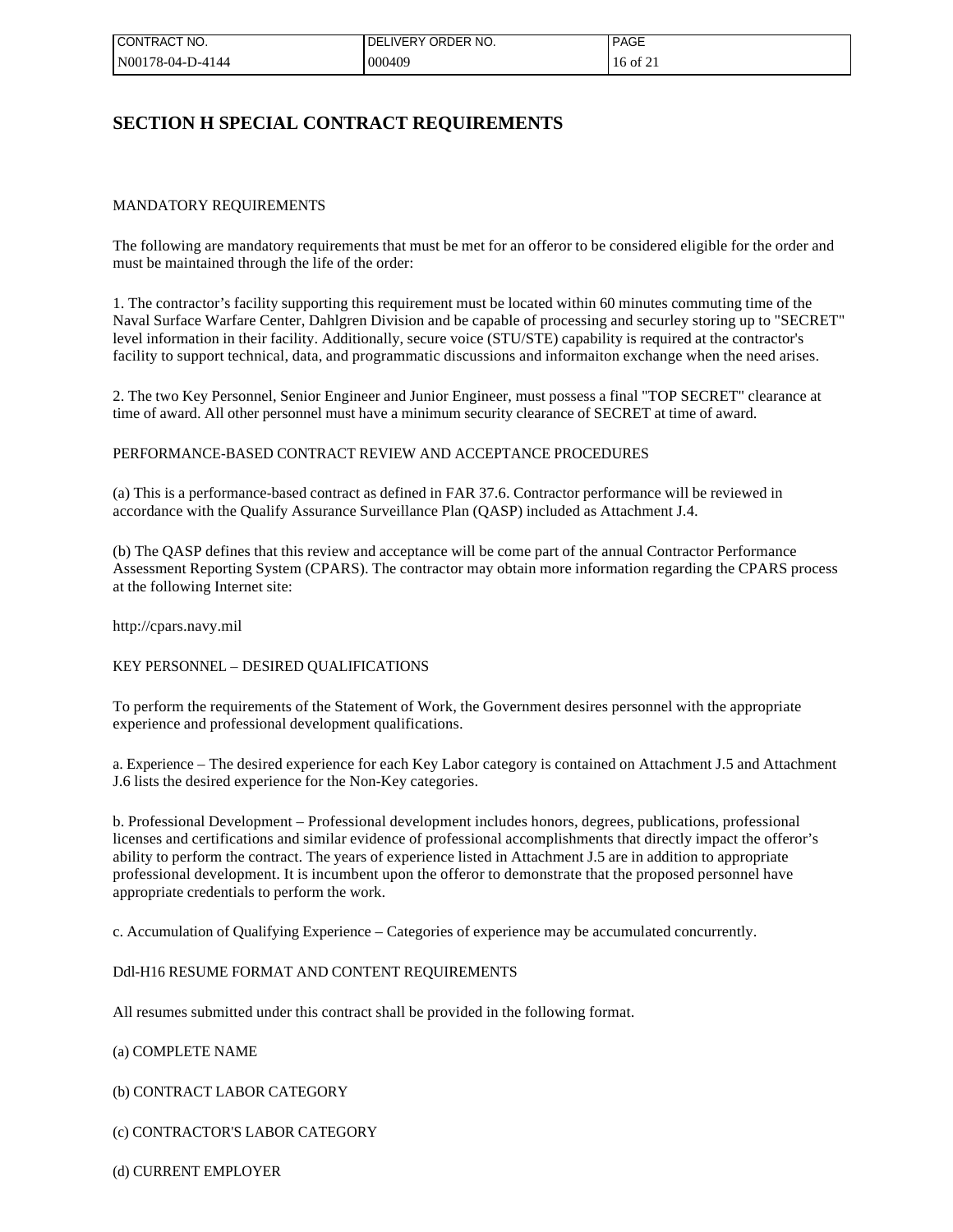| I CONTRACT NO.   | <b>IVERY</b><br>ORDER NO.<br>DE | <b>PAGE</b>                                          |
|------------------|---------------------------------|------------------------------------------------------|
| N00178-04-D-4144 | 000409                          | $\mathcal{L}$<br>╶<br>$\frac{1}{2}$ of $\frac{1}{2}$ |

(e) AVAILABILITY (state as a percentage of total man-years. Note whether

individual is proposed or is working as a key person on another requirement

and, if so, provide explanation as to how both requirements will be satisfied).

(f) LEVEL OF SECURITY CLEARANCE

(g) CURRENT WORK LOCATION

(h) PLANNED WORK LOCATION (If the planned work location is other than the offeror's

primary location supporting this effort, the nature of the proposed

individual's planned contribution shall be discussed.)

(i) CHRONOLOGICAL WORK HISTORY/EXPERIENCE -- Show experience and dates as

follows:

Name of Employer; 6 years 4 mos.; 10/91 - 2/98; Position Title

Work experience shall be presented in separate paragraphs, clearly marked with proper category of experience (Qualifying Experience; Non-Relevant Experience -- If relevant and non-relevant experience was obtained while at the same employer, separate time periods shall be noted for each assignment.) All qualifying experience shall be presented in a level of detail that will permit the evaluator to make a clear connection between the experience and the stated qualifications for the labor category. Specific examples of work assignments, accomplishments, and products shall be provided. Phrases such as "assisted with", "participated in", or "supported" are unacceptable except as introductory to a detailed description of the actual work performed. In addition, the resume for the Project Manager shall list previous contracts or tasks under which he/she had technical and management responsibility including contract number and customer point of contact.

All military experience claimed shall be described such that each tour is treated as a separate employer. Time frames/titles/ responsibilities shall be provided at the level of detail proscribed by above. Military experience not documented in this manner may not be considered.

Contractors shall avoid gaps in experience as time unaccounted for may lead to confusion and need for clarification.

The cut-off date for any experience claimed shall be the date the resume is certified (see paragraph (k) below).

(j) PROFESSIONAL DEVELOPMENT – Show any honors, degrees, publications, professional licenses, specialized certifications and other evidence of professional accomplishments that are directly relevant and impact the offeror's ability to perform the contract. The following format is preferred:

Degree(s); Date(s); Institution; Major/Minor

(k) CERTIFICATION -- A certification of correctness of information signed and dated by both the person named and the contractor. The employee certification shall include the following statement: CERTIFICATION: "I certify that the education and

experience described herein is complete and accurate in all respects. I consent to the disclosure of my resume for NSWCDD Solicitation/Contract N00024-05-R-3145 (insert appropriate solicitation or contract number) by (insert Company name) and intend to make myself available to work under the contract to the extent proposed."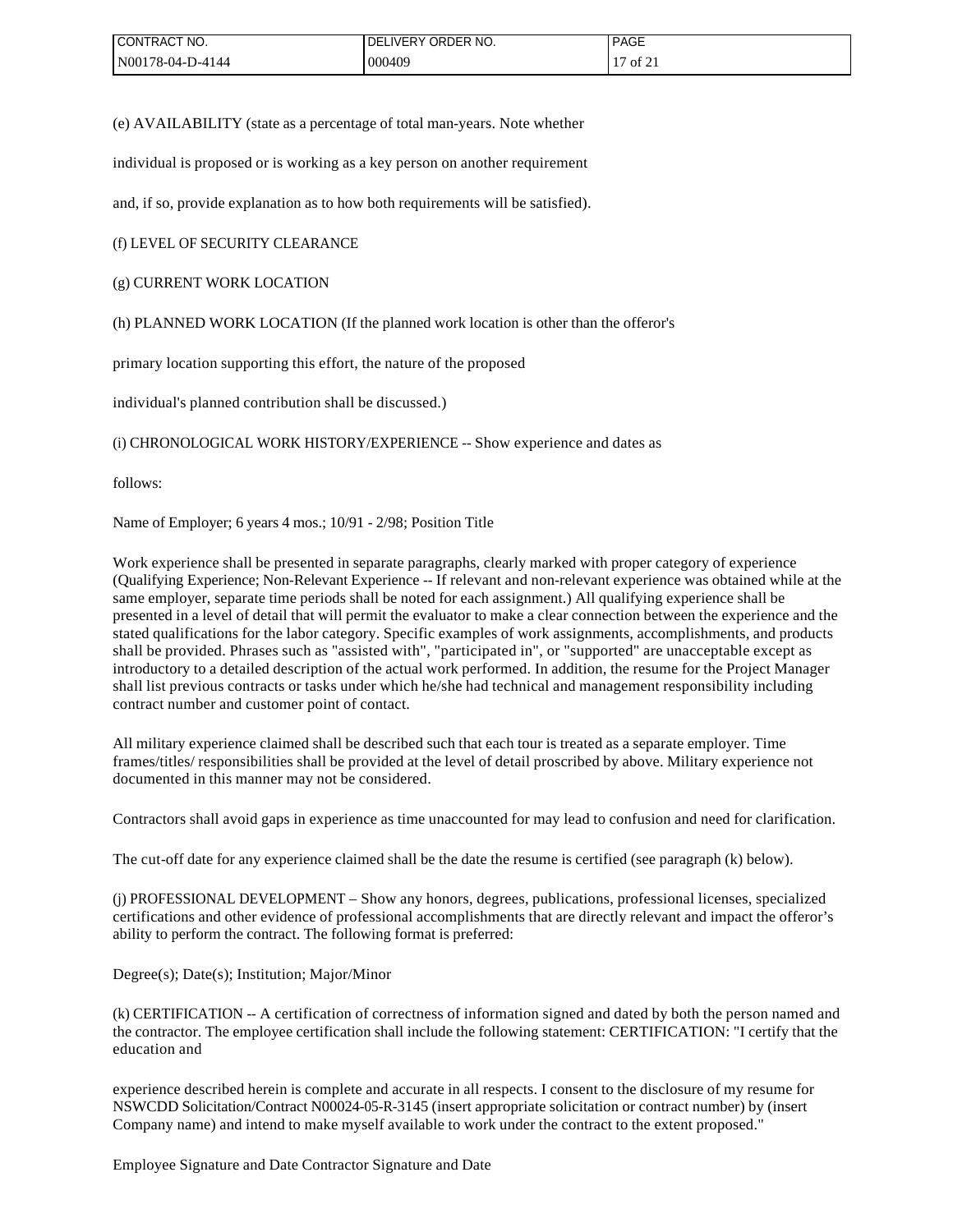| CONTRACT NO.     | <b>IDELIVERY ORDER NO.</b> | <b>PAGE</b> |
|------------------|----------------------------|-------------|
| N00178-04-D-4144 | 000409                     | 18 of 21    |

Resumes without this certification will be unacceptable and will not be considered. The employee and contractor certifications shall not be dated earlier than the issue date of this solicitation or effective date of contract, as appropriate.

If the employee is not a current employee of the contractor (or a subcontractor), a copy of the accepted offer letter (which identifies a projected start date and the agreed to annual salary) shall be provided.

### Ddl-H11- CHANGES IN KEY PERSONNEL

(a) The contractor agrees that a partial basis for award of this contract is the list of key personnel proposed. Accordingly, the contractor agrees to assign to this contract those key persons whose resumes were submitted with the proposal necessary to fulfill the requirements of the contract. No substitution shall be made without prior notification to and concurrence of the Contracting Officer in accordance with this requirement.

(b) The contractor agrees that during the first 90 days of the period of performance no key personnel substitutions will be permitted unless such substitutions are necessitated by an individual's sudden illness, death, or termination of employment. All proposed substitutions shall have qualifications equal to or higher than the qualifications of the person to be replaced. The Contracting Officer shall be notified in writing of any proposed substitution at least fifteen (15) days, or thirty (30) days if a security clearance is to be obtained, in advance of the proposed substitution. Such notification shall include:

(1) An explanation of the circumstances necessitating the substitution;

(2) A complete resume of the proposed substitute;

(3) The hourly rates of the incumbent and the proposed substitute; and

(4) Any other information requested by the Contracting Officer to enable him/her to judge whether or not the Contractor is maintaining the same high quality of personnel that provided the partial basis for award.

(c) In the event a requirement to increase the specified level of effort for a designated labor category, but not the overall level of effort of the contract, occurs, the Contractor shall submit to the Contracting Officer a written request for approval to add personnel to the designated labor category. The same information as specified in paragraph (b) above is to be submitted with the request.

(d) The Contracting Officer shall evaluate requests for changes in personnel and promptly notify the Contractor, in writing, whether the request is approved or disapproved.

## NON-KEY PERSONNEL – MINIMUM QUALIFICATIONS

Attached to the order (Attachment J.6) are the minimum qualifications for Non-Key Personnel. The contractor shall provide Non-Key Personnel who meet or exceed the minimum qualifications provided by labor category. Prior to charging Non-Key Personnel labor under the order, the contractor shall provide a written certification stating the individual's name, labor category, and certifying that the individual meets the minimum qualifications of the labor category as specified under the order. See the section entitled POST AWARD CONTRACTOR PERSONNEL APPROVAL.

#### POST AWARD CONTRACT PERSONNEL APPROVAL

Upon order award, the desired qualifications for the Key Personnel will become minimum qualifications for any growth in Key Personnel categories beyond those individuals originally proposed. Requests for post award approval of additional and/or replacement personnel and non-key personnel qualifications certifications may be submitted via e-mail. E-mail submissions shall be made simultaneously to the Contract Specialist and the Task Order Manager (TOM). Electronic notifications via e-mail from the Contract Specialist will serve as written approval/disapproval on behalf of the Contracting Officer.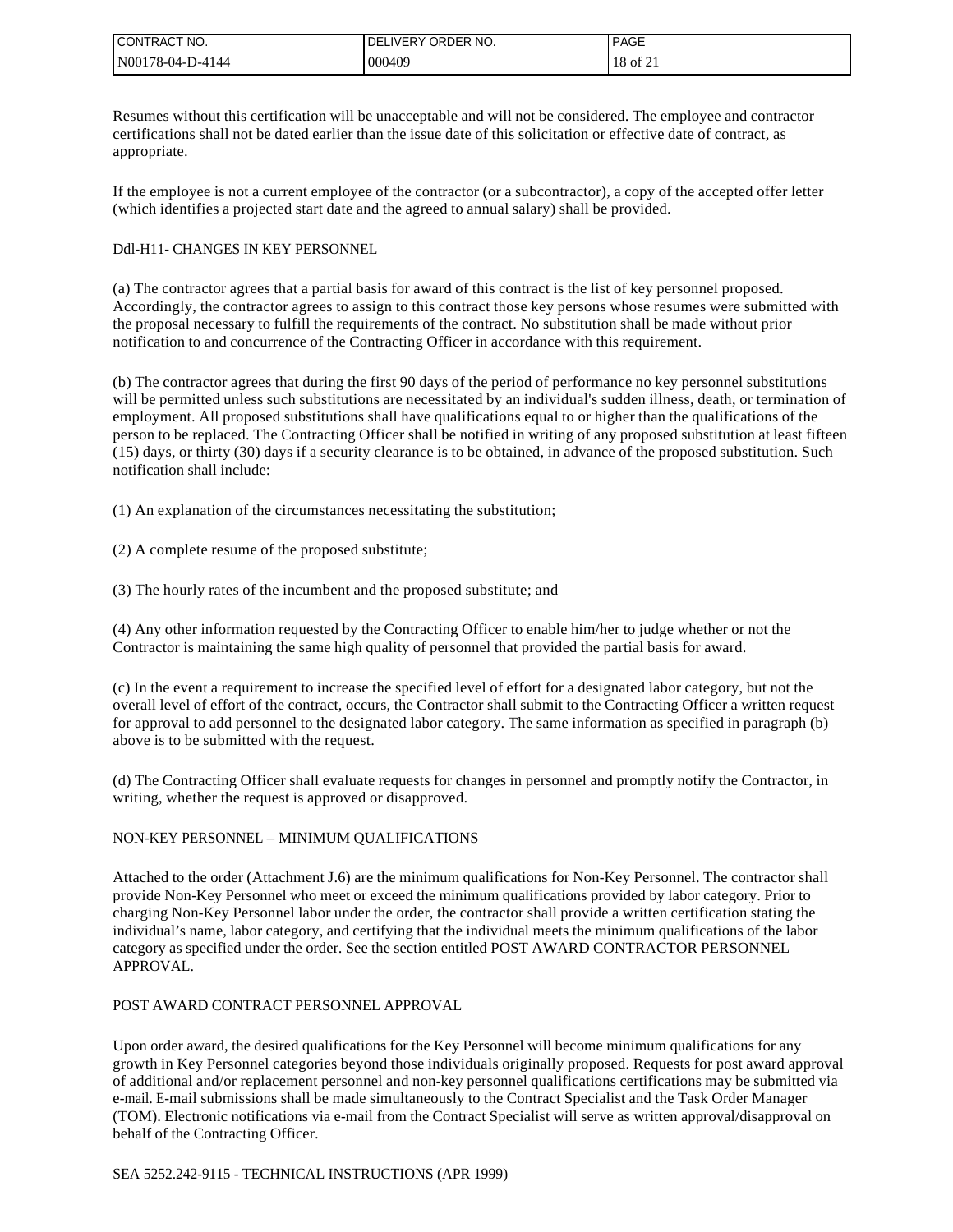| CONTRACT NO.     | DELIVERY ORDER<br>NO. | <b>PAGE</b>  |
|------------------|-----------------------|--------------|
| N00178-04-D-4144 | 000409                | $19$ of $21$ |

(a) Performance of the work hereunder shall be subject to written technical instructions issued electronically by the Contract Specialist on behalf of the Contracting Officer. As used herein, technical instructions are defined to include the following:

(1) Directions to the contractor which suggest pursuit of certain lines of inquiry, shift work emphasis, fill in details or otherwise serve to accomplish the contractual statement of work.

(2) Guidelines to the contractor which assist in the interpretation of drawings, specifications or technical portions of work description.

(b) Technical instructions must be within the general scope of work stated in the order. Technical instructions may not be used to: (1) assign additional work under the order; (2) direct a change as defined in the "CHANGES" clause of the basic contract; (3) increase or decrease the estimated order amount (including fee), as applicable, the level of effort, or the time required for contract performance; or (4) change any of the terms, conditions or specifications of the order.

(c) If, in the opinion of the contractor, any technical instruction calls for effort outside the scope of the order or is inconsistent with this requirement, the contractor shall notify the Contracting Officer in writing within ten (10) working days after the receipt of any such instruction. The contractor shall not proceed with the work affected by the technical instruction unless and until the contractor is notified by the Contracting Officer that the technical instruction is within the scope of the order.

(d) Nothing in the foregoing paragraph shall be construed to excuse the contractor from performing that portion of the contractual work statement which is not affected by the disputed technical instruction.

### SAVING INITIATIVES

The following cost savings initiatives are required under this order.

The same fixed fee rate accepted as part of TMG's basic Seaport-e award was proposed for this Task Order.

The same escalation rate of 3.99% reflected in the basic Seaport-e contract award was proposed for this Task Order.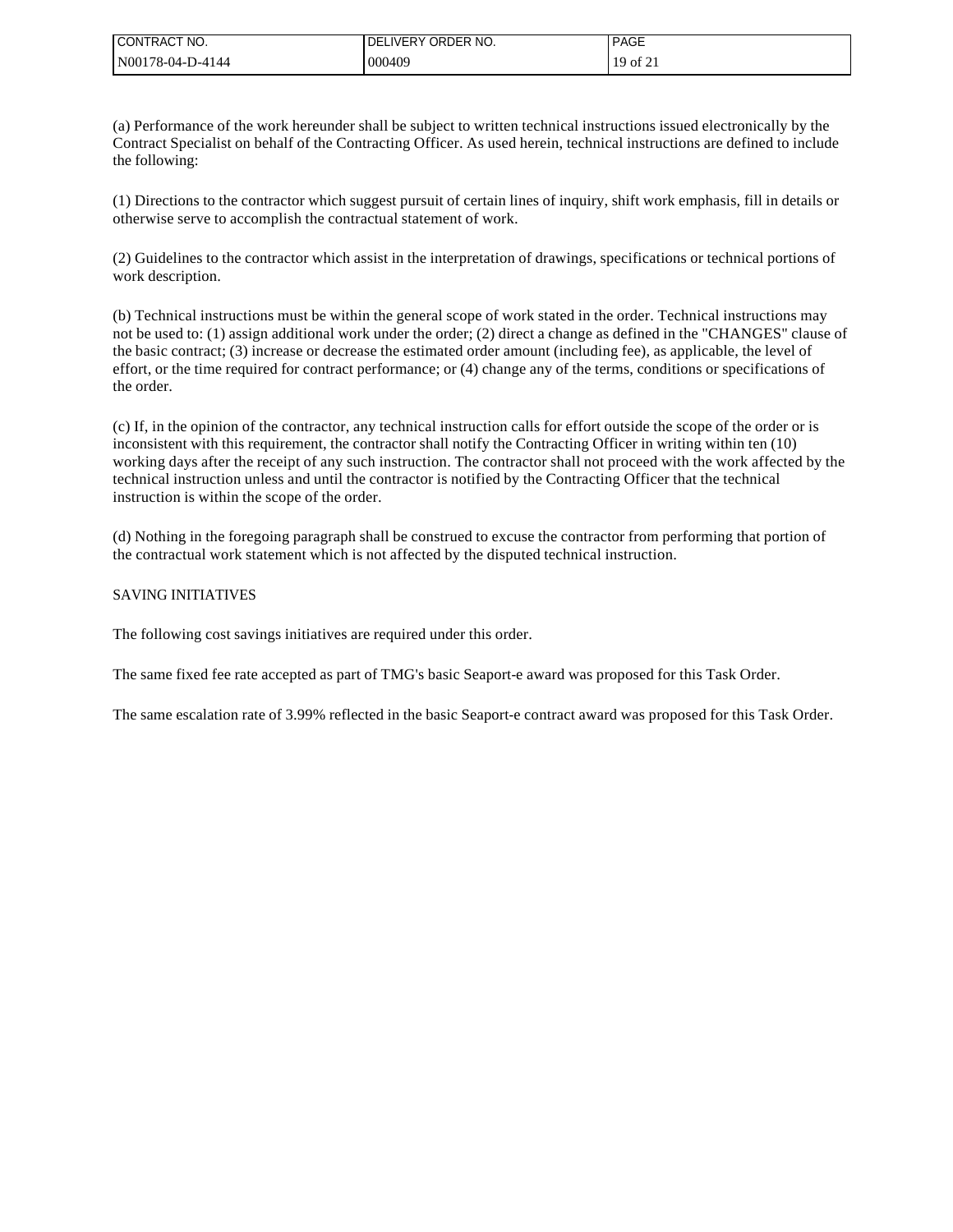| ! CONTRACT NO.   | LIVERY ORDER NO.<br>DEI | <b>PAGE</b> |
|------------------|-------------------------|-------------|
| N00178-04-D-4144 | 000409                  | 20 of 21    |

## **SECTION I CONTRACT CLAUSES**

CLAUSES INCORPORATED BY REFERENCE:

52.216-8 Fixed Fee MAR 1997

CLAUSES INCORPORATED BY FULL TEXT:

## 52.217-9 – OPTION TO EXTEND THE TERM OF THE ORDER (MAR 2000)

(a)The government may extend the term of this order by unilateral modifications provided that the Government gives the contractor a preliminary notice of its intent to extend at least 30 days before the order expires. The preliminary notice does not commit the Government to an extension.

(b)If the Government exercises this option, the extended order shall be considered to include this option clause.

52.222-41 Service Contract Act (1965)